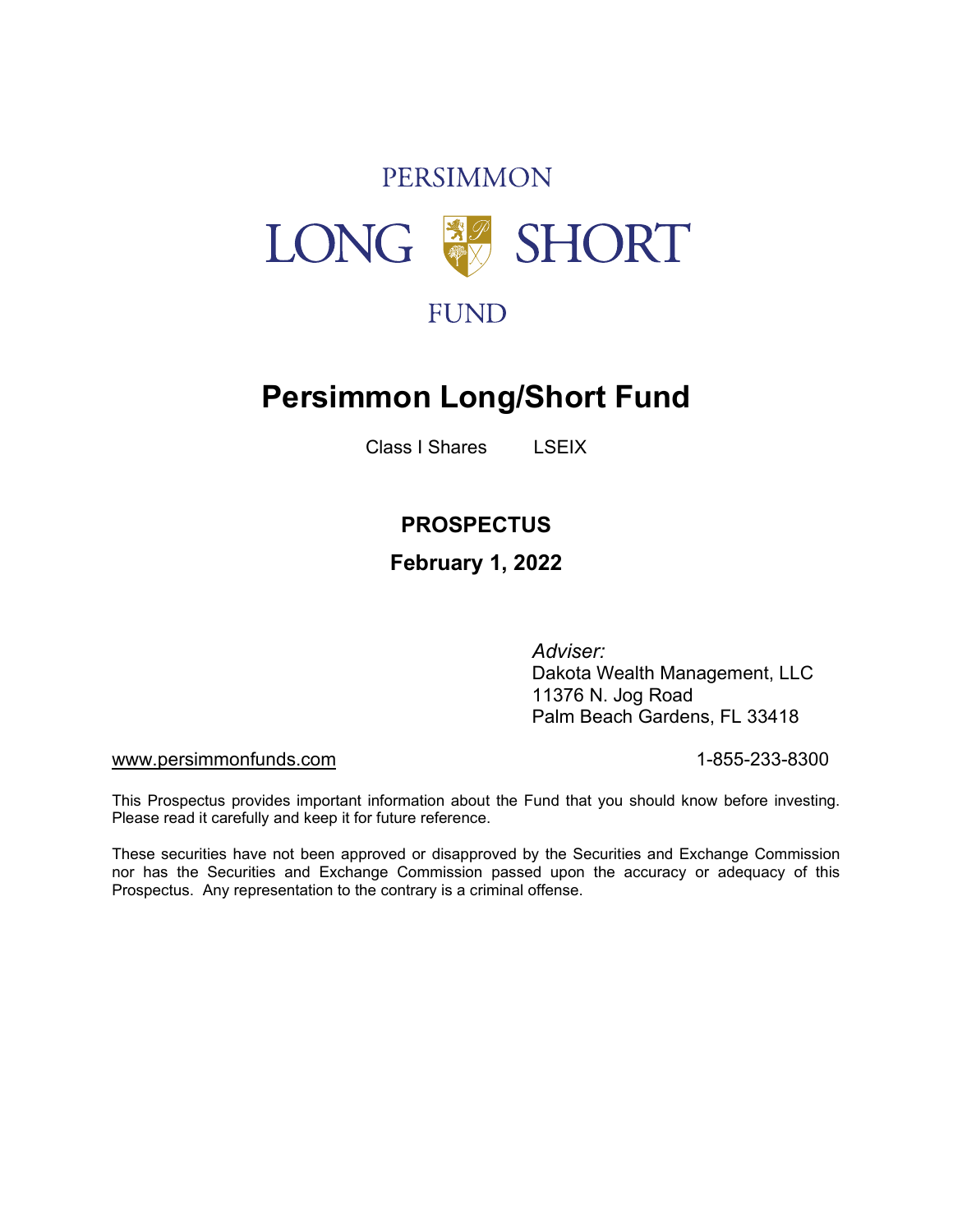| Payments to Broker-Dealers and Other Financial Intermediaries  5                            |  |
|---------------------------------------------------------------------------------------------|--|
| <b>ADDITIONAL INFORMATION ABOUT</b><br>PRINCIPAL INVESTMENT STRATEGIES AND RELATED RISKS  6 |  |
|                                                                                             |  |
|                                                                                             |  |
|                                                                                             |  |
|                                                                                             |  |
|                                                                                             |  |
| FREQUENT PURCHASES AND REDEMPTIONS OF FUND SHARES  16                                       |  |
|                                                                                             |  |
|                                                                                             |  |
|                                                                                             |  |
|                                                                                             |  |

## **Table of Contents**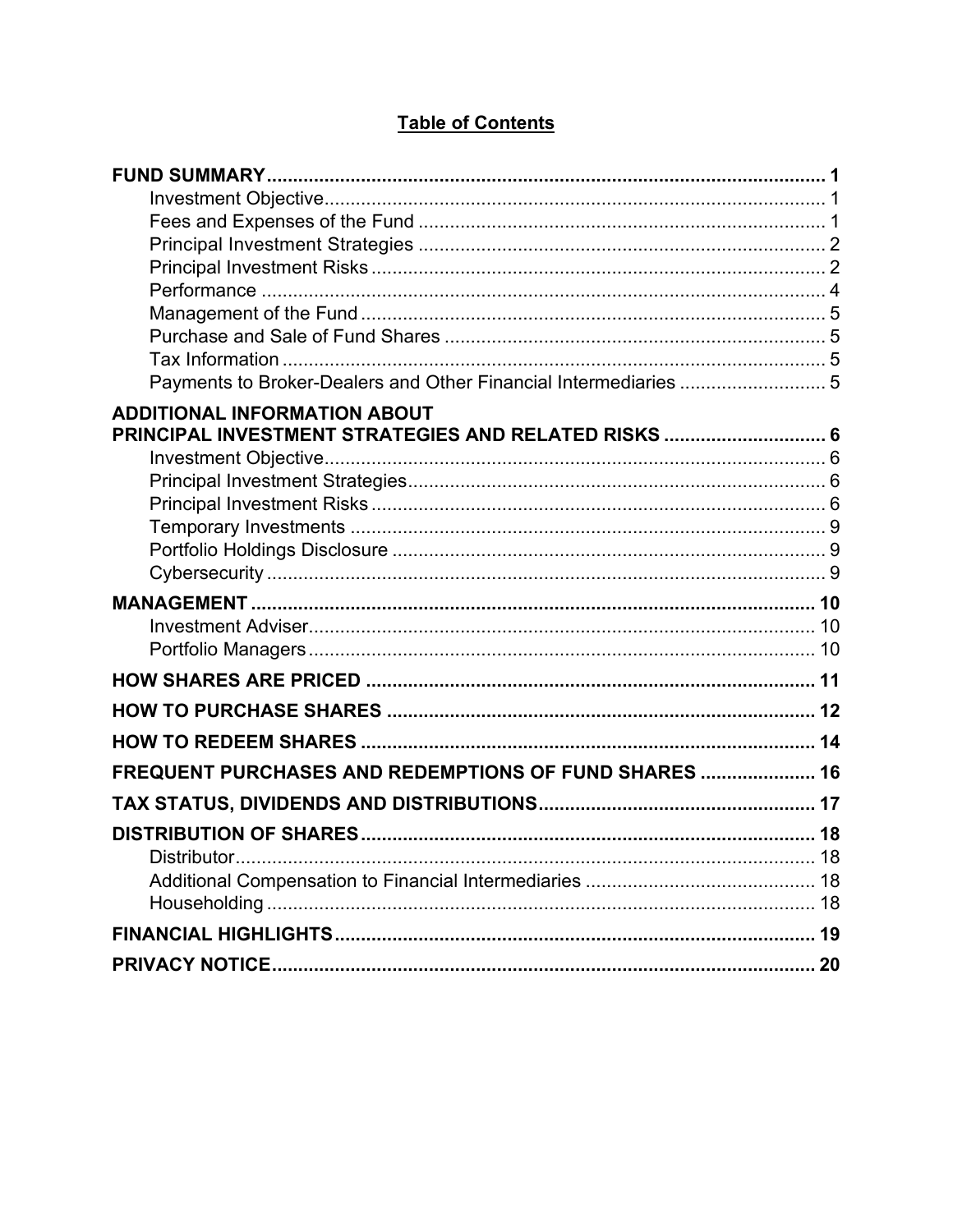### <span id="page-2-0"></span>**FUND SUMMARY**

<span id="page-2-1"></span>**Investment Objective:** The Persimmon Long/Short Fund seeks long-term capital appreciation.

<span id="page-2-2"></span>**Fees and Expenses of the Fund:** This table describes the fees and expenses that you may pay if you buy, hold and sell shares of the Fund. **You may pay other fees, such as brokerage commissions and other fees to financial intermediaries, which are not reflected in the table and example below**.

| <b>Shareholder Fees</b><br>(fees paid directly from your investment)                                                       | <b>Class I</b> |  |  |  |
|----------------------------------------------------------------------------------------------------------------------------|----------------|--|--|--|
| Maximum Sales Charge (Load) Imposed on purchases<br>(as a percentage of offering price)                                    | None           |  |  |  |
| Maximum Deferred Sales Charge (Load)<br>(as a percentage of purchase price)                                                | None           |  |  |  |
| <b>Redemption Fee</b><br>(as a % of amount redeemed if held less than 60 days)                                             | 1.00%          |  |  |  |
| <b>Annual Fund Operating Expenses</b><br>(expenses that you pay each year as a percentage of the value of your investment) |                |  |  |  |
| <b>Management Fees</b>                                                                                                     | 1.25%          |  |  |  |
| Distribution and/or Service (12b-1) Fees                                                                                   | None           |  |  |  |
| Expense Recapture <sup>(1)</sup>                                                                                           | 0.08%          |  |  |  |
| Total Other Expenses <sup>(2)</sup>                                                                                        | 0.72%          |  |  |  |
| Short Selling Dividend and Interest Expense                                                                                | 0.06%          |  |  |  |
| <b>Remaining Other Expenses</b>                                                                                            | 0.66%          |  |  |  |
| Acquired Fund Fees and Expenses <sup>(3)</sup>                                                                             | 0.01%          |  |  |  |
| <b>Total Annual Fund Operating Expenses</b>                                                                                | 2.06%          |  |  |  |

<sup>(1)</sup> The Fund's adviser, Dakota Wealth Management, LLC, (the "Adviser") has contractually agreed to waive management fees and to make payments to limit Fund expenses, at least until January 31, 2023, so that the total annual operating expenses (excluding (i) any front-end or contingent deferred loads; (ii) brokerage fees and commissions, (iii) acquired fund fees and expenses; (iv) borrowing costs (such as interest and dividend expense on securities sold short); (v) taxes; and (vi) extraordinary expenses, such as litigation expenses (which may include indemnification of Fund officers and Trustees, contractual indemnification of Fund service providers (other than the Adviser))) of the Fund do not exceed 1.99% of average daily net assets attributable to Class I shares. This fee waiver and expense reimbursement is subject to possible recoupment from the Fund within three years after the fees have been waived or reimbursed, if such recoupment can be achieved within the lesser of the foregoing expense limits or the expense limits in place at the time of recapture. This agreement may be terminated only by the Board of Trustees on 60 days' written notice to the Adviser.

- (2) Expense information has been restated to reflect current fees.
- (3) Acquired Fund Fees and Expenses are the indirect costs of investing in other investment companies, including exchange traded funds. The operating expenses in this fee table will not correlate to the expense ratio in the Fund's financial highlights because the financial statements include only the direct operating expenses incurred by the Fund, not the indirect costs of investing in other investment companies.

*Example:* This Example is intended to help you compare the cost of investing in the Fund with the cost of investing in other mutual funds.

The Example assumes that you invest \$10,000 in the Fund for the time periods indicated and then redeem all of your shares at the end of those periods. The Example also assumes that your investment has a 5% return each year and that the Fund's operating expenses remain the same. Although your actual costs may be higher or lower, based upon these assumptions your costs would be:

| <b>Class</b> | 1 Year | <b>3 Years</b> | 5 Years | <b>10 Years</b> |
|--------------|--------|----------------|---------|-----------------|
|              | \$201  | \$621          | \$1,068 | \$2,306         |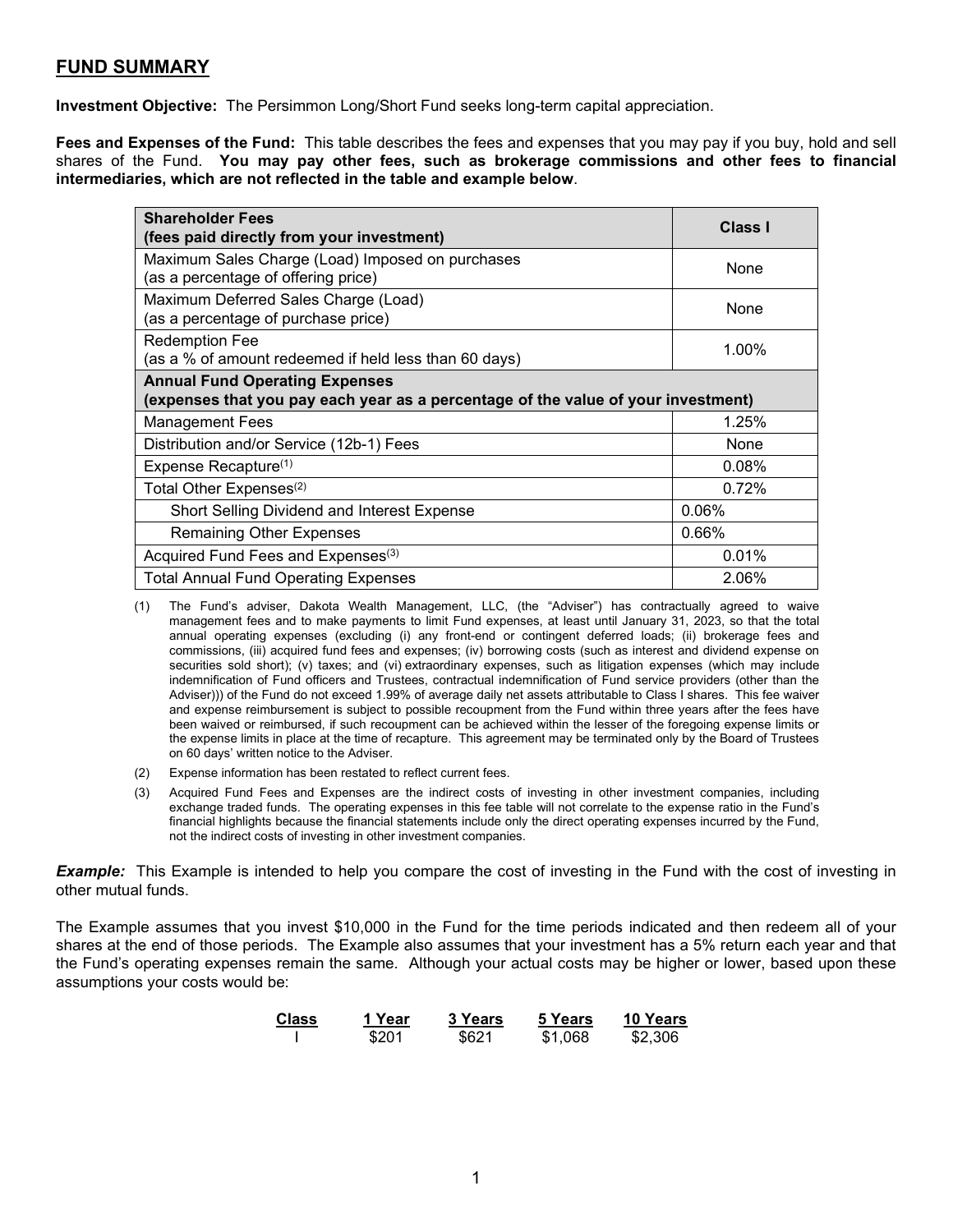**Portfolio Turnover:** The Fund pays transaction costs, such as commissions, when it buys and sells securities (or "turns") over" its portfolio). A higher portfolio turnover may indicate higher transaction costs and may result in higher taxes when Fund shares are held in a taxable account. These costs, which are not reflected in annual fund operating expenses or in the Example, affect the Fund's performance. During the fiscal year ended September 30, 2021, the Fund's portfolio turnover rate was 6% of the average value of its portfolio.

<span id="page-3-0"></span>**Principal Investment Strategies:** In pursuing the Fund's investment objective, the Adviser utilizes three strategies: (i) selecting individual equity securities, (ii) hedging that seeks to mitigate the downside risk of equities during unfavorable markets, and (iii) seeking to minimize shareholders' tax liability in connection with the Fund's distribution of realized capital gains.

#### **Equity Instruments**

Under normal market conditions, the Fund pursues its investment objective by investing at least 80% of its net assets in U.S. exchange listed common stock, preferred stock and depositary receipts ("Equity Instruments"). The Fund may invest in or have exposure to domestic and foreign companies of any market capitalization or sector. The Adviser primarily selects long equity positions from companies in the S&P 500 index.

#### **Hedging**

When the Adviser believes it is warranted by unfavorable market conditions, the Adviser uses its dynamic hedging strategy model to seek to reduce the downside risks associated with the Fund's exposure to Equity Instruments. Exposure to the hedging strategy is gained through selling short exchange-traded equity index futures contracts.

The Fund expects to have net long exposure to equity markets. The Adviser uses the hedge strategy as an overlay to manage the Fund's net exposure. The Adviser expects that the Fund's exposure to equities will range from 40% to 100% net long.

#### Tax Management

The Adviser seeks to minimize shareholders' tax liability in connection with the Fund's distribution of realized capital gain by minimizing the net gains available for distribution. As part of its tax aware strategy, the Adviser seeks to sell any security that has breached a predetermined loss level. Thus, it seeks to accumulate capital losses to partially offset any realized capital gains. This strategy, commonly known as tax-loss harvesting, is combined with the equity portfolio with the objective of creating favorable after-tax returns. However, the Fund's portfolio may not contain any securities in a loss position. The Adviser may use an exchange-traded fund ("ETF") as a temporary substitute for an individual Equity Instrument or group of Equity Instruments.

<span id="page-3-1"></span>**Principal Investment Risks:** *As with all mutual funds, there is a risk that you could lose money through your investment*  in the Fund. The Fund is not intended to be a complete investment program. Many factors affect the Fund's net asset *value ("NAV") and performance.* 

- *Equity Risk:* The NAV of the Fund will fluctuate based on changes in the value of the equity securities held by the Fund or underlying funds that invest in U.S. and/or foreign equity securities. Equity prices can fall rapidly in response to developments affecting a specific company or industry, or to changing economic, political or market conditions.
- *Foreign Investment Risk:* Foreign investing (including through American Depositary Receipts, European Depositary Receipts and Global Depositary Receipts) involves risks not typically associated with U.S. investments, including adverse fluctuations in foreign currency values, adverse political, social and economic developments, less liquidity, greater volatility, less developed or less efficient trading markets, political instability and differing auditing and legal standards. Investing in emerging markets imposes different or greater risks than those associated with foreign developed countries.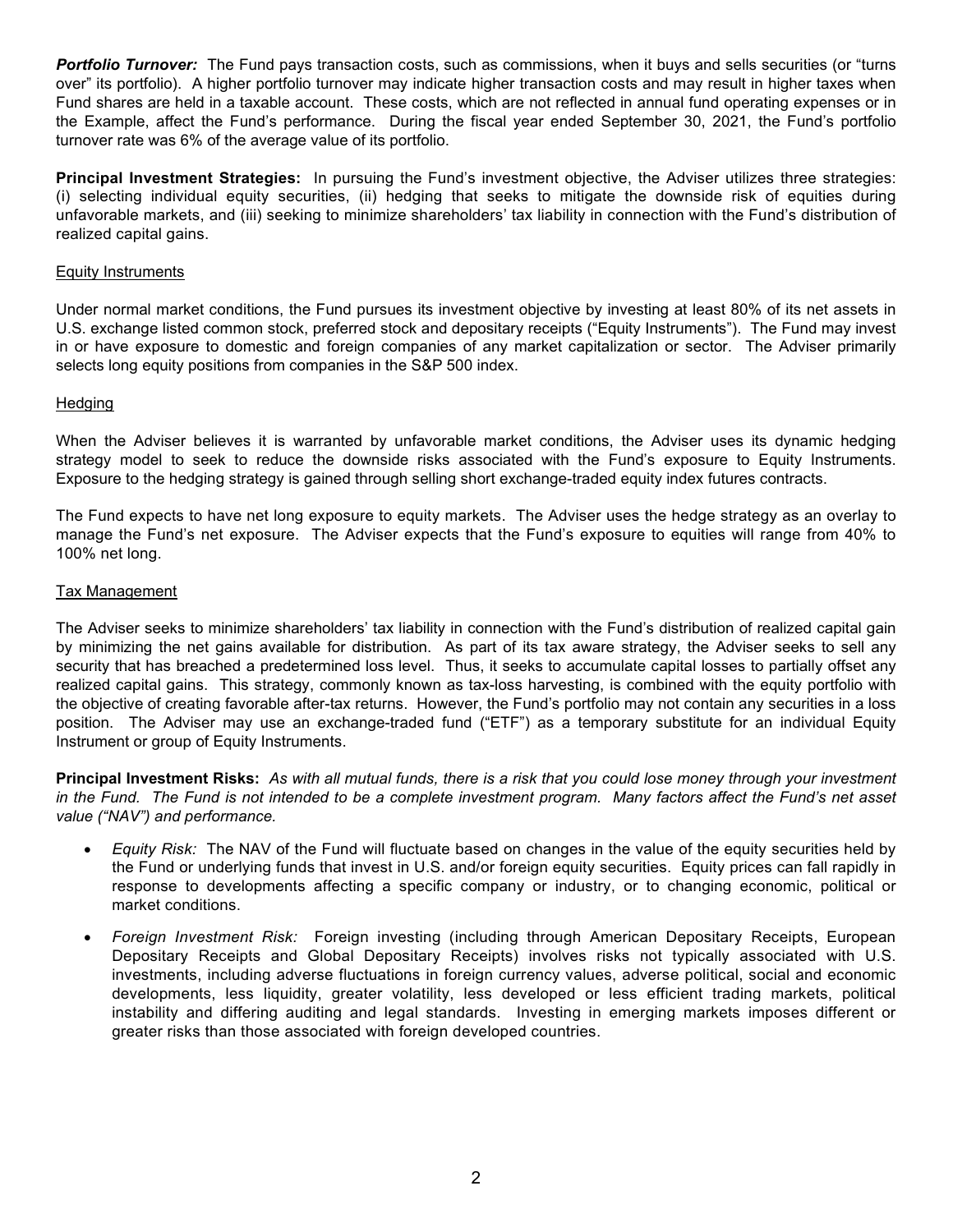- *Futures Risk:* The Fund's use of futures involves risks different from, or possibly greater than, the risks associated with investing directly in securities and other traditional investments. These risks include (i) leverage risk (ii) risk of mispricing or improper valuation; and (iii) the risk that changes in the value of the futures contract may not correlate perfectly with the underlying index. Investments in futures involve leverage, which means a small percentage of assets invested in futures can have a disproportionately large impact on the Fund. This risk could cause the Fund to lose more than the principal amount invested. Futures contracts may become mispriced or improperly valued when compared to the Adviser's expectation and may not produce the desired investment results. Additionally, changes in the value of futures contracts may not track or correlate perfectly with the underlying index because of temporary, or even long-term, supply and demand imbalances and because futures do not pay dividends unlike the stocks upon which they are based.
- *Hedging Risk:* Investing for hedging purposes or to increase the Fund's return may result in certain additional transaction costs that may reduce the Fund's performance. When used for hedging purposes, no assurance can be given that each derivative position will achieve a perfect correlation with the security against which it is being hedged.
- *Issuer-Specific Risk:* The value of securities of smaller issuers can be more volatile than those of larger issuers. The value of certain types of securities can be more volatile due to increased sensitivity to adverse issuer, political, regulatory, market, or economic developments.
- *Large Cap Stock Risk:* To the extent the Fund invests in large capitalization stocks, the Fund may underperform funds that invest primarily in the stocks of lower quality, smaller capitalization companies during periods when the stocks of such companies are in favor.
- *Management Risk:* The Adviser's judgments about the attractiveness, value and potential appreciation of particular asset classes and securities in which the Fund invests (long or short) may prove to be incorrect and may not produce the desired results.
- *Market and Geopolitical Risk:* The increasing interconnectivity between global economies and financial markets increases the likelihood that events or conditions in one region or financial market may adversely impact issuers in a different country, region or financial market. Securities in the Fund's portfolio may underperform due to inflation (or expectations for inflation), interest rates, global demand for particular products or resources, natural disasters, climate change and climate-related events, pandemics, epidemics, terrorism, regulatory events and governmental or quasi-governmental actions. The occurrence of global events similar to those in recent years may result in market volatility and may have long term effects on both the U.S. and global financial markets.
- *Model Risk:* Like any analysis, the Adviser's investment model carries a risk that the model used might be based on one or more incorrect assumptions. Rapidly changing and unforeseen market dynamics could also lead to a decrease in short term effectiveness of the Adviser's algorithmic model. No assurance can be given that the Fund will be successful under all or any market conditions.
- *Short Position Risk:* The Fund will incur a potentially unlimited loss as a result of a short position if the price of the short position instrument increases in value between the date of the short position sale and the date on which the Fund purchases an offsetting position.
- *Small and Medium Capitalization Risk:* The value of small or medium capitalization companies may be subject to more abrupt or erratic market movements than those of larger, more established companies or the market averages in general.
- *Tax Aware Investing Risk:* The Adviser's tax aware strategies may reduce shareholder taxable distributions but will not likely eliminate taxes. These strategies may require trade-offs that reduce pretax income. Managing the Fund to maximize after-tax returns may also potentially have a negative effect on the Fund's performance. Because tax consequences are considered in managing the Fund, the Fund's pre-tax performance may be lower than that of a similar fund that is not tax-managed.
- *Underlying Funds Risk:* Investment companies, including ETFs and mutual funds, are subject to investment advisory and other expenses, which will be indirectly paid by the Fund. As a result, the cost of investing in the Fund will be higher than the cost of investing directly in investment companies and also may be higher than other mutual funds that invest directly in securities. Investment companies are subject to specific risks, depending on the nature of the fund.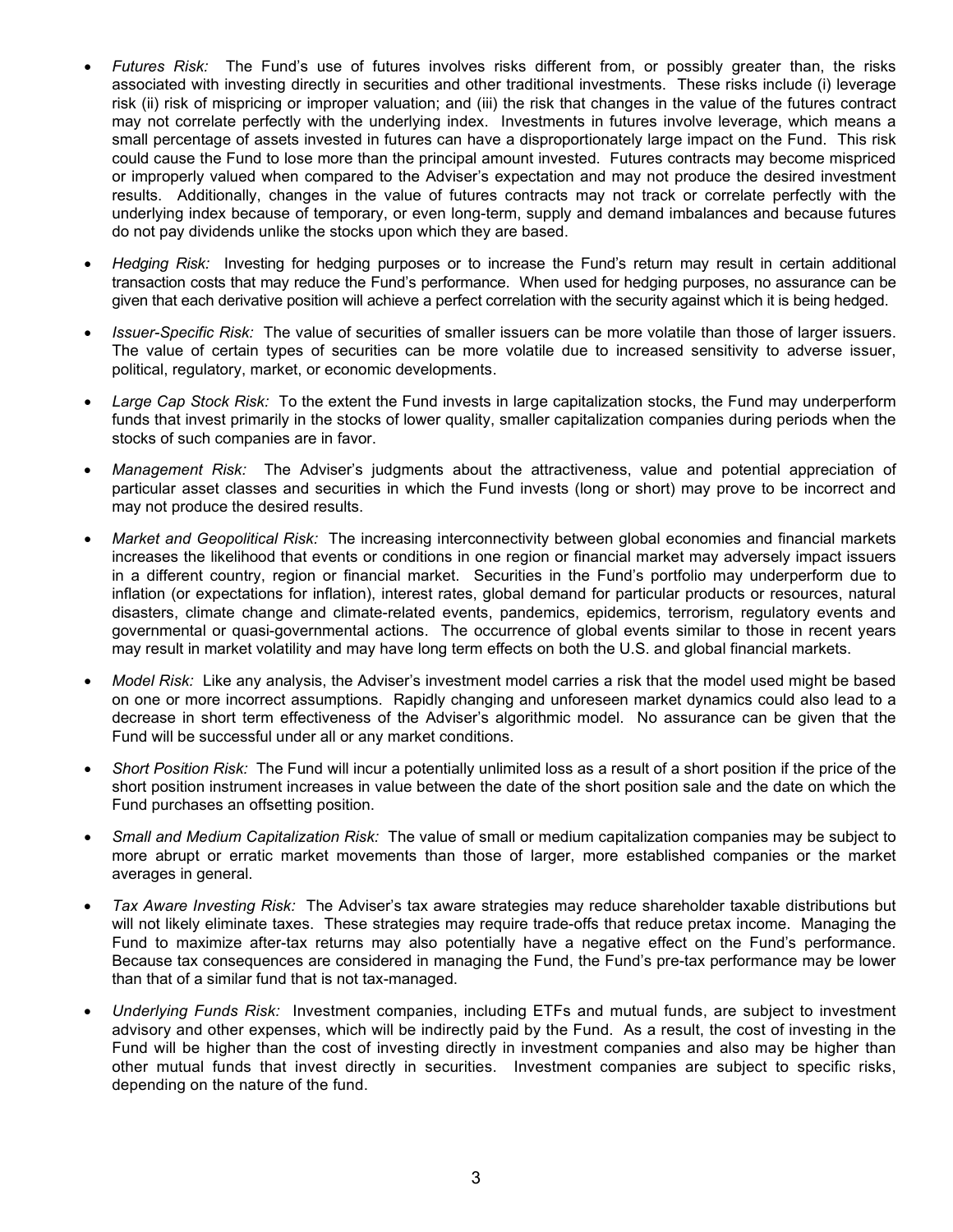<span id="page-5-0"></span>**Performance:** The bar chart and performance table below show the variability of the Fund's returns over time, which is some indication of the risks of investing in the Fund. The bar chart shows performance of the Fund's Class I shares for each full calendar year since the Fund's inception. The performance table compares the performance of the Fund over time to the performance of a broad-based market index and a supplemental index. You should be aware that the Fund's past performance (before and after taxes) may not be an indication of how the Fund will perform in the future. Updated performance information is available at no cost by visiting [www.persimmonfunds.com](http://www.persimmonfunds.com/) or by calling 1-855-233-8300.



**Class I Performance Bar Chart For Calendar Years Ended December 31**

#### **Performance Table Average Annual Total Returns (For periods ended December 31, 2021)**

|                                                                                          | One<br>Year | <b>Five</b><br>Years | <b>Since Inception</b><br>$(12-31-12)$ |
|------------------------------------------------------------------------------------------|-------------|----------------------|----------------------------------------|
| <b>Class I shares</b>                                                                    |             |                      |                                        |
| Return before taxes                                                                      | 14.67%      | 6.81%                | 4.81%                                  |
| Return after taxes on distributions                                                      | 14.67%      | 6.27%                | 4.30%                                  |
| Return after taxes on distributions<br>and sale of Fund shares                           | 8.69%       | 5.25%                | 3.73%                                  |
| S&P 500 Total Return Index(1)<br>(reflects no deduction for fees, expenses or taxes)     | 28.71%      | 18.47%               | 16.61%                                 |
| <b>HFRX Equity Hedge Index(2)</b><br>(reflects no deduction for fees, expenses or taxes) | 12.14%      | 5.28%                | 4.02%                                  |

(1) The S&P 500 Total Return Index is an unmanaged composite of 500 large capitalization companies and includes the reinvestment of dividends. This index is widely used by professional investors as a performance benchmark for large-cap stocks. You cannot invest directly in an index.

(2) HFRX Equity Hedge Index is a daily index of Long/Short Equity Hedge Fund Returns provided by Hedge Fund Research [\(hedgefundresearch.com\)](http://www.hedgefundresearch.com/). Index performance returns do not reflect any management fees, transaction costs or expenses. You cannot invest directly in an index.

After-tax returns were calculated using the historical highest individual federal marginal income tax rates and do not reflect the impact of state and local taxes. Actual after-tax returns depend on an investor's tax situation and may differ from those shown, and after-tax returns shown are not relevant to investors who hold shares of the Fund through tax-deferred arrangements, such as 401(k) plans or individual retirement accounts.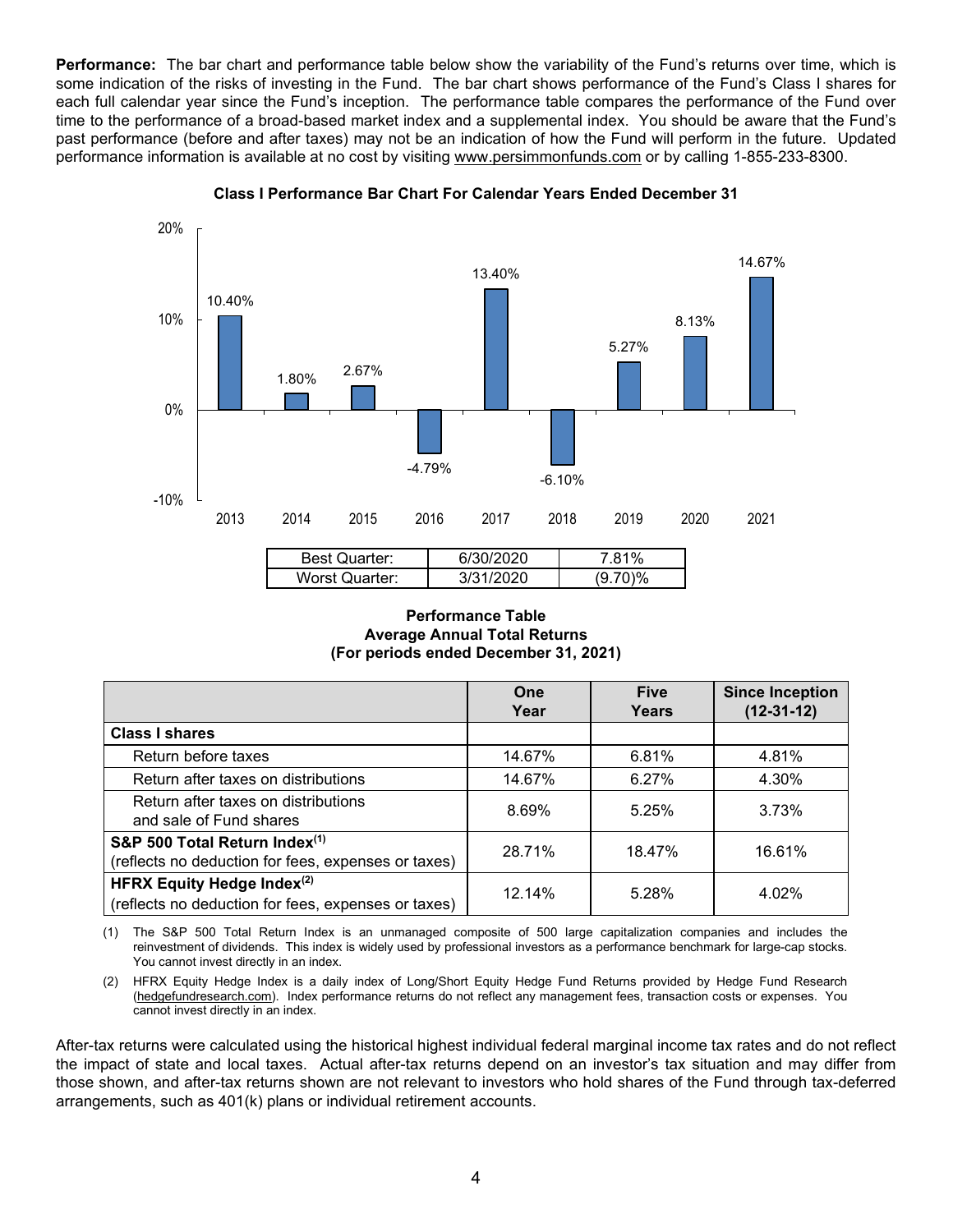#### <span id="page-6-0"></span>**Management of the Fund:**

| <b>Adviser</b>  | <b>Portfolio Manager</b> | <b>Title and Length of Service</b>            |
|-----------------|--------------------------|-----------------------------------------------|
| Dakota Wealth   | Greg Horn                | Portfolio Manager of the Fund since inception |
| Management, LLC | <b>Timothy Melly</b>     | Portfolio Manager of the Fund since June 2015 |

<span id="page-6-1"></span>**Purchase and Sale of Fund Shares:** You may purchase and redeem shares of the Fund on any day that the New York Stock Exchange is open for trading. The minimum initial investment in the Fund is \$100,000. The minimum subsequent investment is \$100.

<span id="page-6-2"></span>**Tax Information:** Dividends and capital gain distributions you receive from the Fund, whether you reinvest your distributions in additional Fund shares or receive them in cash, are taxable to you at either ordinary income or capital gains tax rates unless you are investing through a tax-deferred plan such as an IRA or 401(k) plan. However, these dividend and capital gain distributions may be taxable upon their eventual withdrawal from tax-deferred plans.

<span id="page-6-4"></span><span id="page-6-3"></span>**Payments to Broker-Dealers and Other Financial Intermediaries:** If you purchase the Fund through a broker-dealer or other financial intermediary (such as a bank), the Fund and its related companies may pay the intermediary for the sale of Fund shares and related services. These payments may create a conflict of interest by influencing the broker-dealer or other intermediary and your salesperson to recommend the Fund over another investment. Ask your salesperson or visit your financial intermediary's website for more information.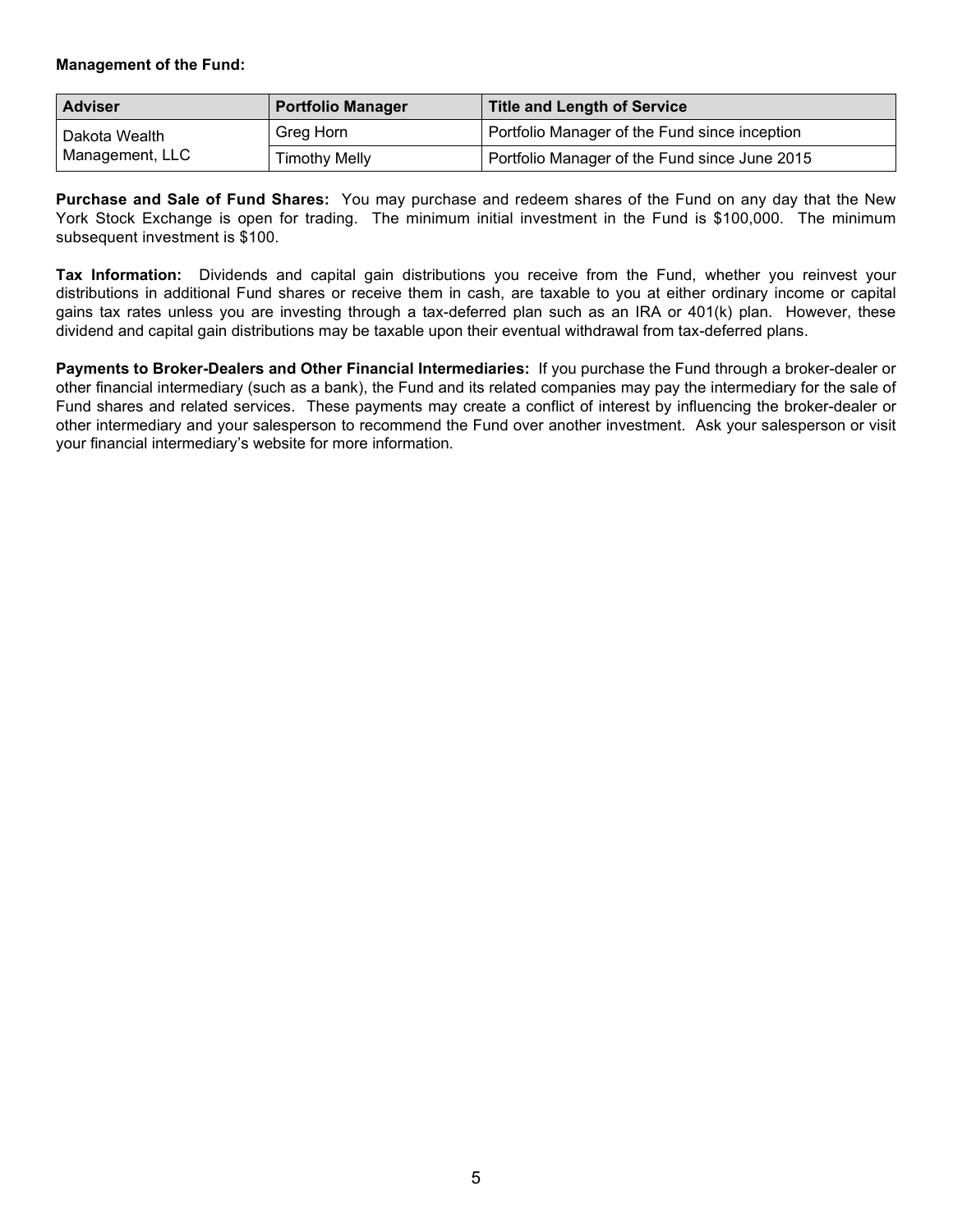#### **ADDITIONAL INFORMATION ABOUT PRINCIPAL INVESTMENT STRATEGIES AND RELATED RISKS**

#### <span id="page-7-0"></span>**Investment Objective:**

The Fund seeks long-term capital appreciation. The Fund's investment objective may be changed by the Board of Trustees upon 60 days' written notice to shareholders.

<span id="page-7-1"></span>**Principal Investment Strategies:** In pursuing its investment objective, the Adviser utilizes three strategies: (i) selecting individual equity securities, (ii) hedging that seeks to mitigate the downside risk of equities during unfavorable markets, and (iii) seeking to minimize shareholders' tax liability in connection with the Fund's distribution of realized capital gains.

#### *Equity Instruments*

The Fund seeks to provide risk-adjusted returns with lower volatility compared to global equity markets. Under normal market conditions, the Fund pursues its investment objective by investing at least 80% of its net assets in U.S. exchange listed common stock, preferred stock and depositary receipts ("Equity Instruments"). The Fund may invest in or have exposure to domestic and foreign companies of any market capitalization or sector. The Adviser primarily selects long equity positions from companies in the S&P 500 index.

#### *Hedging*

When the Adviser believes it is warranted by unfavorable market conditions, the Adviser uses its dynamic hedging strategy model to seek to reduce the downside risks associated with the Fund's exposure to Equity Instruments. Exposure to the hedging strategy is gained through selling short exchange traded equity index futures contracts.

The Fund expects to be more invested in long positions than in short positions (*i.e.,* have net long exposure in equity markets). The Adviser uses the hedge strategy as an overlay to manage the Fund's net exposure. The Adviser expects that the Fund's exposure to equities will range from 40% to 100% net long.

#### *Tax Management*

To avoid Fund level taxation, the Fund is required to distribute to shareholders net income and net realized capital gains. Thus, when the Fund sells securities at a gain that is not offset, that gain must be passed along to shareholders of the Fund. The Adviser seeks to minimize shareholders' tax liability in connection with the Fund's distribution of realized capital gain by minimizing the net gains available for distribution. As part of its tax aware strategy, the Adviser seeks to sell any security that has breached a predetermined loss level. Thus, it seeks to accumulate capital losses to partially offset any realized capital gains. This strategy, commonly known as tax-loss harvesting, is combined with the equity portfolio with the objective of creating favorable after-tax returns. However, the Fund's portfolio may not contain any securities in a loss position. This strategy may include minimizing the sale of securities with large unrealized gains, holding securities long enough to avoid short-term capital gains taxes, selling securities with a higher cost basis first. If the Adviser sells long positions at a loss for tax purposes the long position may need to be replaced with a highly correlated exchange traded fund ("ETF"). Tax wash sales rules disallow recognition of a loss if a security is sold and the repurchased shortly thereafter. Once the wash sale period expires, the Adviser may sell the ETF and replace it with the previously sold security.

<span id="page-7-2"></span>**Principal Investment Risks:** The following risks may apply to the Fund's direct investments as well the Fund's indirect investments through Underlying Funds.

- *Equity Risk:* The NAV of the Fund will fluctuate based on changes in the value of the equity securities held by the Fund or underlying funds that invest in U.S. and/or foreign equity securities. Equity prices can fall rapidly in response to developments affecting a specific company or industry, or to changing economic, political or market conditions.
- *Foreign Investment Risk:* Foreign investing (including through American Depositary Receipts, European Depositary Receipts and Global Depositary Receipts) involves risks not typically associated with U.S. investments, including adverse fluctuations in foreign currency values, adverse political, social and economic developments, less liquidity, greater volatility, less developed or less efficient trading markets, political instability and differing auditing and legal standards. Investing in emerging markets imposes risks different from, or greater than, risks of investing in foreign developed countries.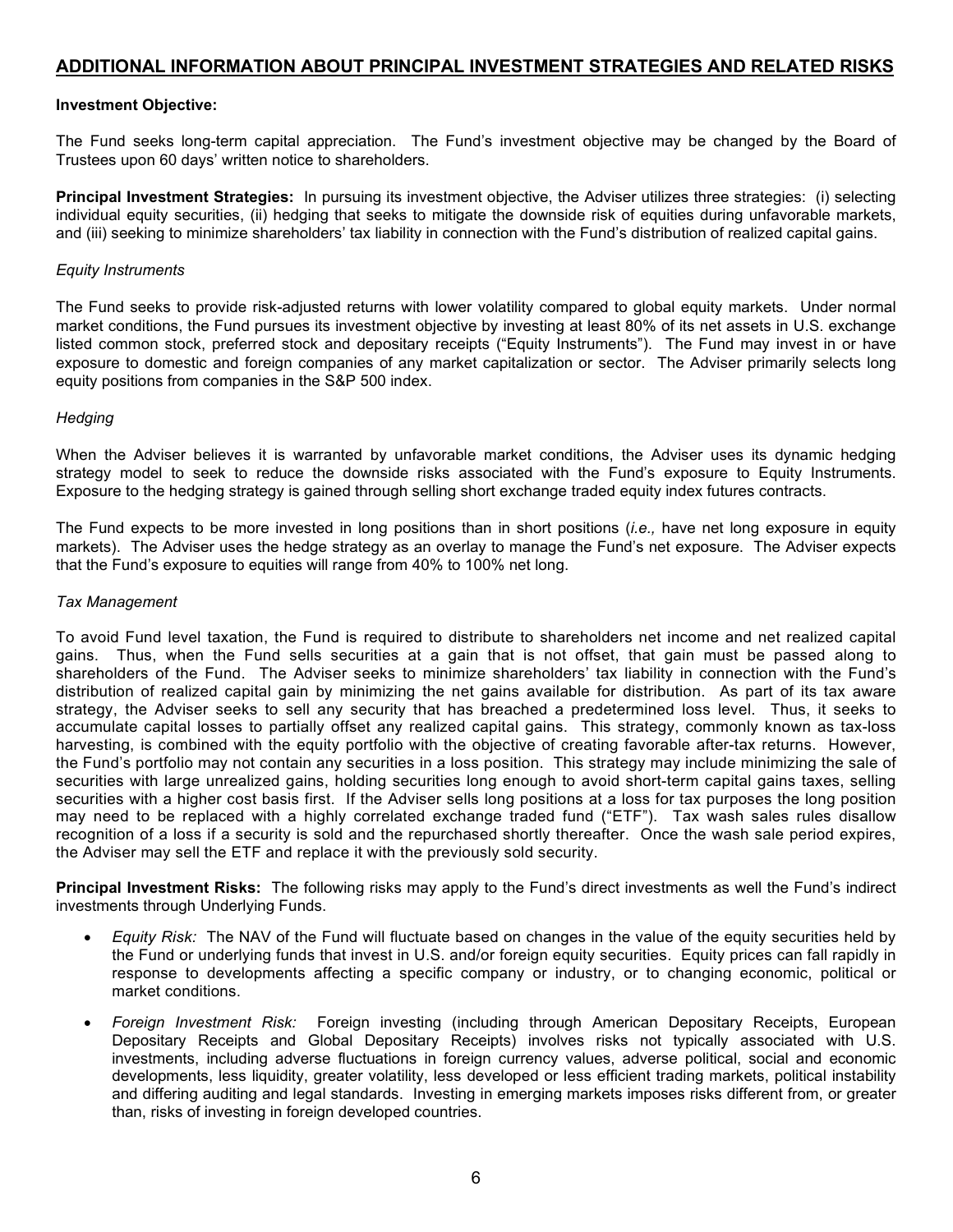- *Futures Risk:* The Fund's use of futures involves risks different from, or possibly greater than, the risks associated with investing directly in securities and other traditional investments. These risks include (i) leverage risk (ii) risk of mispricing or improper valuation; and (iii) the risk that changes in the value of the futures contract may not correlate perfectly with the underlying index. Investments in futures involve leverage, which means a small percentage of assets invested in futures can have a disproportionately large impact on the Fund. This risk could cause the Fund to lose more than the principal amount invested. Futures contracts may become mispriced or improperly valued when compared to the Adviser's expectation and may not produce the desired investment results. Additionally, changes in the value of futures contracts may not track or correlate perfectly with the underlying index because of temporary, or even long-term, supply and demand imbalances and because futures do not pay dividends unlike the stocks upon which they are based.
- *Hedging Risk:* Investing for hedging purposes or to increase the Fund's return may result in certain additional transaction costs that may reduce the Fund's performance. When used for hedging purposes, no assurance can be given that each derivative position will achieve a perfect correlation with the security against which it is being hedged.
- *Issuer-Specific Risk:* The value of a specific security can be more volatile than the market as a whole and can perform differently from the value of the market as a whole. The value of securities of smaller issuers can be more volatile than those of larger issuers. The value of certain types of securities can be more volatile due to increased sensitivity to adverse issuer, political, regulatory, market, or economic developments.
- *Large Cap Stock Risk:* To the extent the Fund invests in large capitalization stocks, the Fund may underperform a fund that invests primarily in the stocks of lower quality, smaller capitalization companies during periods when the stocks of such companies are in favor.
- *Management Risk:* The NAV of the Fund changes daily based on the performance of the securities and derivatives in which it invests. The Adviser's judgments about the attractiveness, value and potential appreciation of particular asset classes and securities in which the Fund invests (long or short) may prove to be incorrect and may not produce the desired results.
- *Market and Geopolitical Risk:* The increasing interconnectivity between global economies and financial markets increases the likelihood that events or conditions in one region or financial market may adversely impact issuers in a different country, region or financial market. Securities in the Fund's portfolio may underperform due to inflation (or expectations for inflation), interest rates, global demand for particular products or resources, natural disasters, climate change and climate-related events, pandemics, epidemics, terrorism, regulatory events and governmental or quasi-governmental actions. The occurrence of global events similar to those in recent years, such as terrorist attacks around the world, natural disasters, social and political discord or debt crises and downgrades, among others, may result in market volatility and may have long term effects on both the U.S. and global financial markets. It is difficult to predict when similar events affecting the U.S. or global financial markets may occur, the effects that such events may have and the duration of those effects. Any such event(s) could have a significant adverse impact on the value and risk profile of the Fund's portfolio. The current novel coronavirus (COVID-19) global pandemic and the aggressive responses taken by many governments, including closing borders, restricting international and domestic travel, and the imposition of prolonged quarantines or similar restrictions, as well as the forced or voluntary closure of, or operational changes to, many retail and other businesses, has had negative impacts, and in many cases severe negative impacts, on markets worldwide. It is not known how long such impacts, or any future impacts of other significant events described above, will or would last, but there could be a prolonged period of global economic slowdown, which may impact your Fund investment. Therefore, the Fund could lose money over short periods due to short-term market movements and over longer periods during more prolonged market downturns. During a general market downturn, multiple asset classes may be negatively affected. Changes in market conditions and interest rates can have the same impact on all types of securities and instruments. In times of severe market disruptions you could lose your entire investment.
- *Model Risk:* Like any analysis, the Adviser's investment model carries a risk that the model used might be based on one or more incorrect assumptions. Rapidly changing and unforeseen market dynamics could also lead to a decrease in short term effectiveness of the Adviser's algorithmic model. No assurance can be given that the Fund will be successful under all or any market conditions.
- *Short Position Risk:* The Fund's long positions could decline in value at the same time that the value of the short positions increase, thereby increasing the Fund's overall potential for loss. The Fund's short positions may result in a loss if the price of the short position instruments rises and it costs more to replace the short positions. In contrast to the Fund's long positions, for which the risk of loss is typically limited to the amount invested, the potential loss on the Fund's short positions is unlimited. Market factors may prevent the Fund from closing out a short position at the most desirable time or at a favorable price.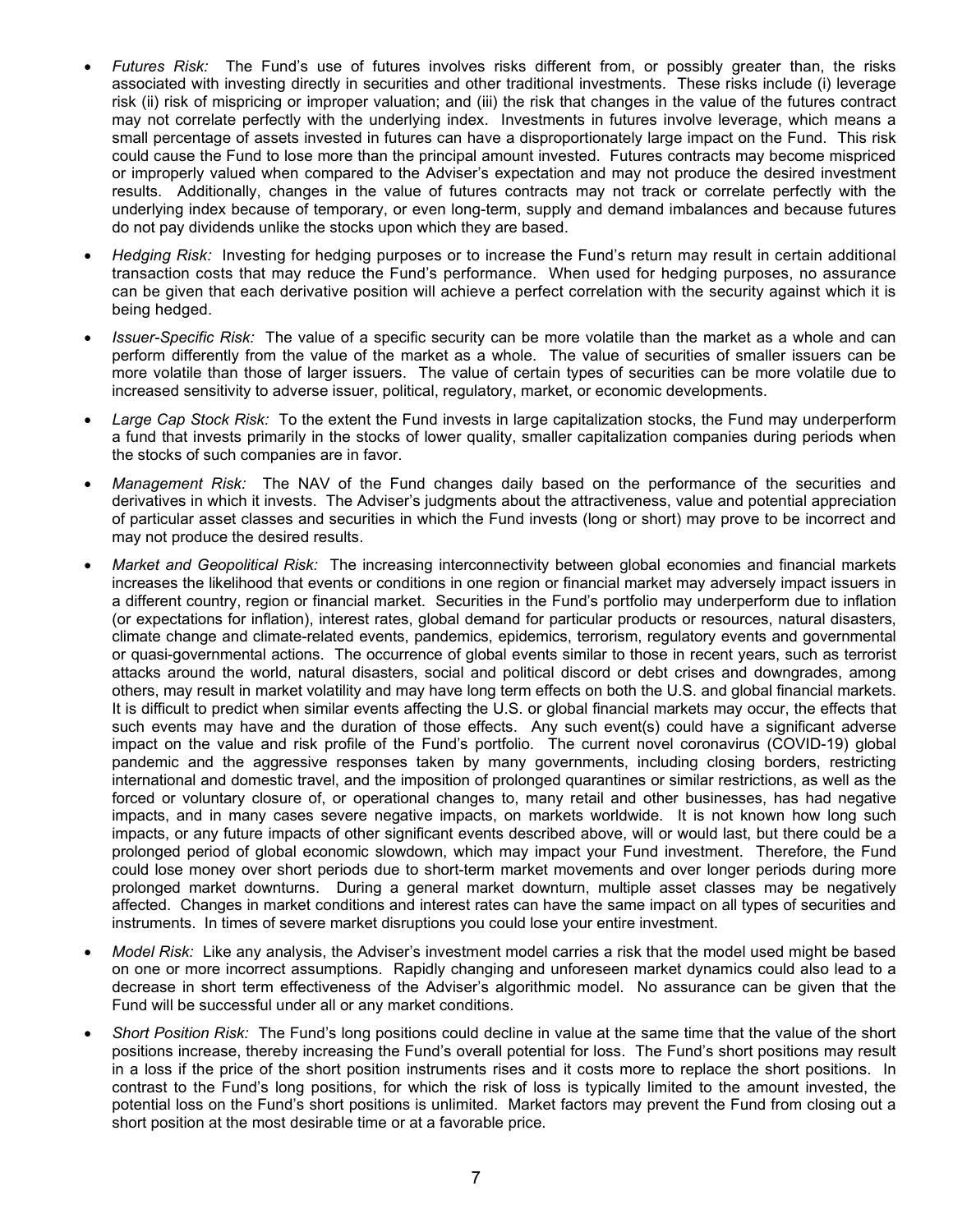- *Small and Medium Capitalization Risk:* Small or medium capitalization companies may have limited product lines, markets or financial resources, and they may be dependent on a limited management group. Securities of smaller companies may be subject to more abrupt or erratic market movements than those of larger, more established companies or the market averages in general.
- *Tax Aware Investing Risk:* The Adviser's tax aware strategies may reduce shareholder taxable distributions but will not likely eliminate taxes. Managing the Fund to maximize after-tax returns may also potentially have a negative effect on the Fund's performance. Because tax consequences are considered in managing the Fund, the Fund's pre-tax performance may be lower than that of a similar fund that is not tax-managed.
- <span id="page-9-0"></span>• *Underlying Funds Risk:* The Fund invests in investment companies, including ETFs and mutual funds ("Underlying Funds"). As a result, your cost of investing in the Fund will be higher than the cost of investing directly in investment companies and may be higher than other investment companies that invest directly in stocks and bonds. You will indirectly bear fees and expenses charged by the Underlying Funds in addition to the Fund's direct fees and expenses. When the Fund invests in Underlying Funds that use margin, leverage, short sales and other forms of financial derivatives, such as options and futures, an investment in the Fund may be more volatile than investments in other mutual funds. Short sales are speculative investments and will cause the Fund to lose money if the value of a security sold short by the Underlying Fund in which the Fund invests, does not go down as the Underlying Fund manager expects. Additional risks of investing in investment companies are described below:
	- o *Expense Risk:* The Fund invests in Underlying Funds. As a result, your cost of investing in the Fund will be higher than the cost of investing directly in an investment company and may be higher than other mutual funds that invest directly in stocks and bonds. You will indirectly bear fees and expenses charged by the Underlying Funds in addition to the Fund's direct fees and expenses.
	- o *Leveraging Risk:* The use of leverage by the Underlying Funds, such as borrowing money to purchase securities, engaging in reverse repurchase agreements, lending portfolio securities and engaging in forward commitment transactions, will magnify the Underlying Fund's gains or losses. During periods in which an Underlying Fund is utilizing financial leverage, the fees that are payable to its Adviser as a percentage of the Underlying Fund's assets may be higher than if the Underlying Fund did not use leverage, because the fees are calculated as a percentage of the Underlying Fund's assets, including those purchased with leverage.
	- o *Management Risk:* When the Fund invests in Underlying Funds there is a risk that the investment advisers of those Underlying Funds may make investment decisions that are detrimental to the performance of the Fund.
	- o *Mutual Fund Risk:* The strategy of investing in Underlying Funds that are mutual funds could affect the timing, amount and character of distributions to you and therefore may increase the amount of taxes you pay. In addition, certain prohibitions on the acquisition of mutual fund shares by the Fund may prevent the Fund from allocating its investments in the manner the Adviser considers optimal. The Fund intends to purchase mutual funds that are either no-load or waive the sales load for purchases made by the Fund. The Fund will not purchase mutual funds that charge a sales load upon redemption, but the Fund may purchase mutual funds that have an early redemption fee. In the event that a mutual fund charges a redemption fee, then you will indirectly bear the expense by investing in the Fund. Mutual funds whose shares are purchased by the Fund will be obligated to redeem shares held by the Fund only in an amount up to 1% of the mutual fund's outstanding shares during any period of less than 30 days. Therefore, shares held by the Fund in excess of 1% of a mutual fund's outstanding shares may be considered not readily marketable securities, which together with other such securities, may not exceed 15% of the Fund's total assets. When the Fund focuses its investments in certain mutual funds, the Fund's portfolio will have a risk profile for such investments that will correspond to that of such mutual funds and Management Risk, described above, increases proportionately.
	- o *NAV and Market Price Risk:* The market value of the closed-end shares may differ from their NAV. This difference in price may be due to the fact that the supply and demand in the market for fund shares at any point in time is not always identical to the supply and demand in the market for the underlying basket of securities. Accordingly, there may be times when shares trades at a premium or discount to NAV.
	- o *Strategies Risk:* Each Underlying Fund is subject to specific risks, depending on the nature of the fund. These risks could include liquidity risk, sector risk, and foreign currency risk, as well as risks associated with fixed income securities and commodities.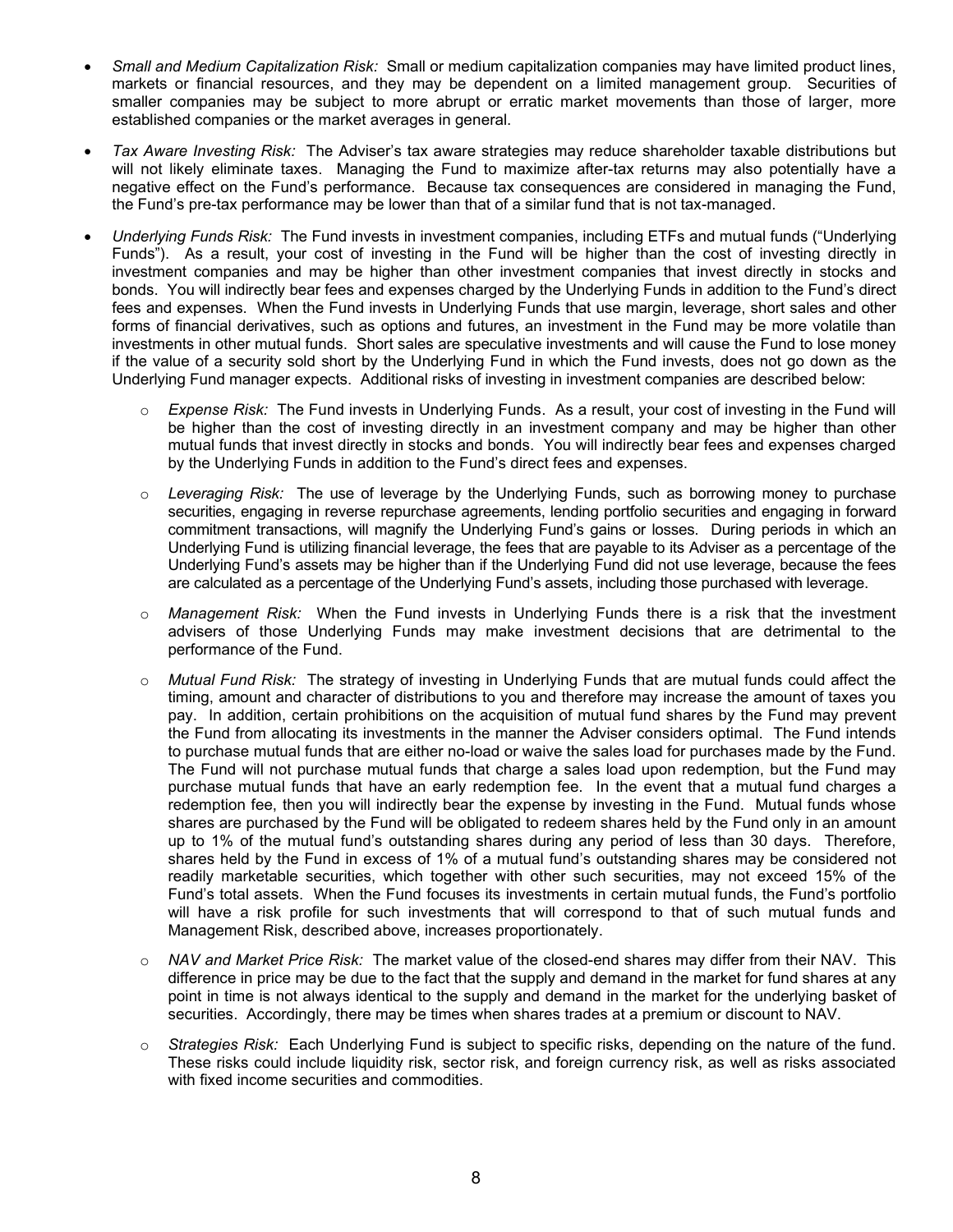**Temporary Investments:** To respond to adverse market, economic, political or other conditions, the Fund may invest 100% of its total assets, without limitation, in high-quality short-term debt securities and money market instruments. These short-term debt securities and money market instruments include: shares of money market mutual funds, commercial paper, certificates of deposit, bankers' acceptances, U.S. government securities and repurchase agreements. While the Fund is in a defensive position, the opportunity to achieve its investment objective will be limited. Furthermore, to the extent that the Fund invests in money market mutual funds for cash positions, there will be some duplication of expenses because shareholders will pay the fees and expenses of the Fund and, indirectly, the fees and expenses of the underlying money market funds. The Fund may also invest a substantial portion of its assets in such instruments at any time to maintain liquidity or pending selection of investments in accordance with its policies.

<span id="page-10-0"></span>**Portfolio Holdings Disclosure:** A description of the Fund's policies regarding the release of portfolio holdings information is available in the Fund's Statement of Additional Information ("SAI").

#### <span id="page-10-1"></span>**Cybersecurity**

The computer systems, networks and devices used by the Fund and its service providers to carry out routine business operations employ a variety of protections designed to prevent damage or interruption from computer viruses, network failures, computer and telecommunication failures, infiltration by unauthorized persons and security breaches. Despite the various protections utilized by the Fund and its service providers, systems, networks, or devices potentially can be breached. The Fund and its shareholders could be negatively impacted as a result of a cybersecurity breach.

Cybersecurity breaches can include unauthorized access to systems, networks, or devices; infection from computer viruses or other malicious software code; and attacks that shut down, disable, slow, or otherwise disrupt operations, business processes, or website access or functionality. Cybersecurity breaches may cause disruptions and impact the Fund's business operations, potentially resulting in financial losses; interference with the Fund's ability to calculate its NAV; impediments to trading; the inability of the Fund, the Adviser, and other service providers to transact business; violations of applicable privacy and other laws; regulatory fines, penalties, reputational damage, reimbursement or other compensation costs, or additional compliance costs; as well as the inadvertent release of confidential information.

Similar adverse consequences could result from cybersecurity breaches affecting issuers of securities in which the Fund invests; counterparties with which the Fund engages in transactions; governmental and other regulatory authorities; exchange and other financial market operators, banks, brokers, dealers, insurance companies, and other financial institutions (including financial intermediaries and service providers for the Fund's shareholders); and other parties. In addition, substantial costs may be incurred by these entities in order to prevent any cybersecurity breaches in the future.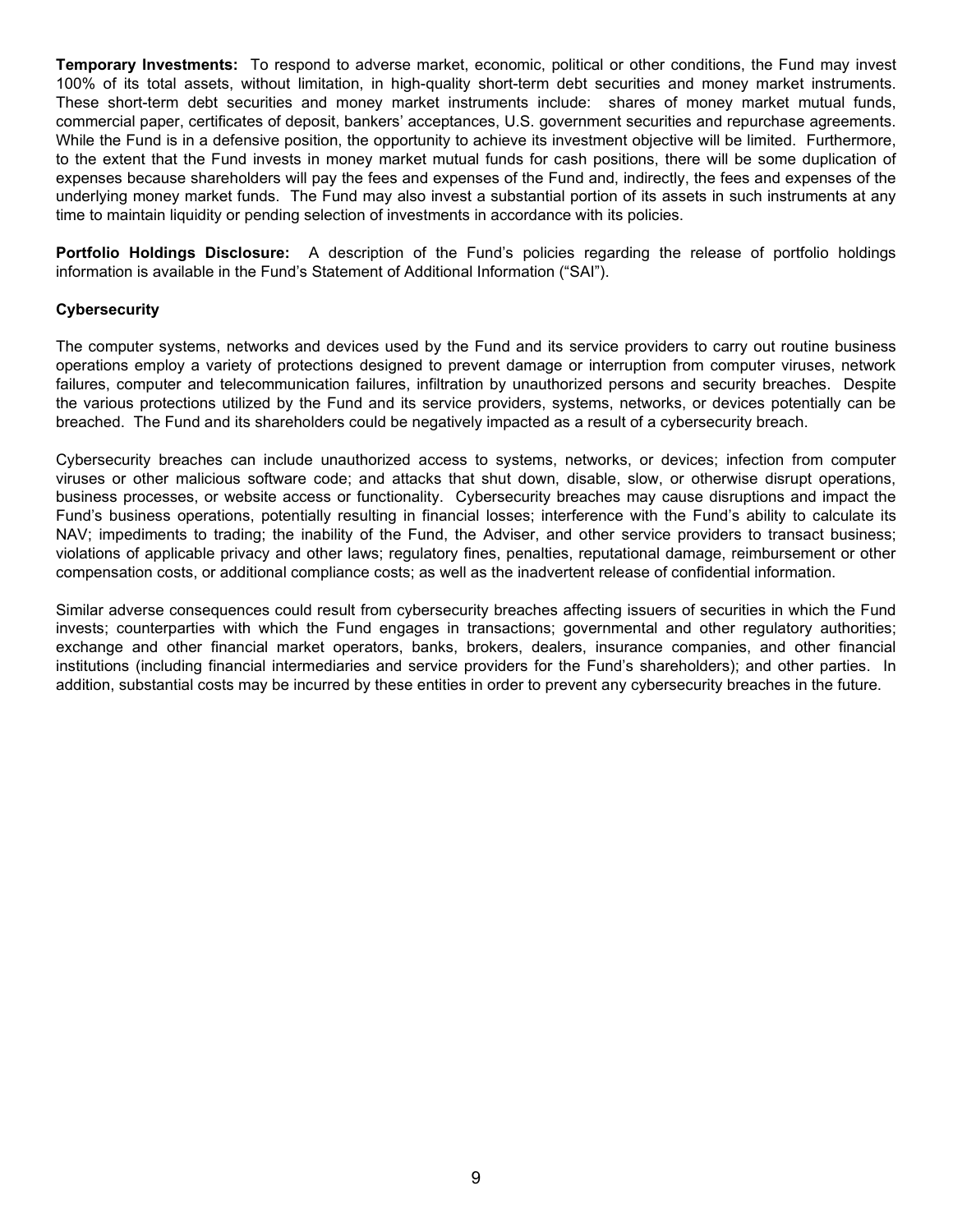### <span id="page-11-0"></span>**MANAGEMENT**

<span id="page-11-1"></span>**Investment Adviser:** Dakota Wealth Management, LLC, 11376 N. Jog Road, Palm Beach Gardens, FL 33418, serves as investment adviser to the Fund. Subject to the oversight of the Board of Trustees, the Adviser is responsible for management of the Fund's investment portfolio. The Adviser was established in 2018 for the purpose of advising individuals and institutions. As of September 30, 2021, the Adviser had approximately \$1,814,544,000 in assets under management. The Adviser acquired Persimmon Capital Management L.P., the Fund's previous adviser, and the Fund's shareholders approved Dakota Wealth Management, LLC as the new investment adviser to the Fund on October 15, 2021. The same portfolio managers of the Fund employed by the previous adviser continue to service the Fund under the Adviser.

Pursuant to an investment advisory agreement with the Trust, on behalf of the Fund, the Adviser is entitled to receive, on a monthly basis, an annual advisory fee equal to 1.25% of the Fund's average daily net assets. There was no change in the advisory fee from the previous adviser's last advisory fee. From January 31, 2019 through December 31, 2020 the Fund's previous adviser received an annual fee equal to 1.75%. The Adviser has contractually agreed to waive management fees and to make payments to limit Fund expenses, until January 31, 2023 so that the total annual operating expenses (excluding (i) any front-end or contingent deferred loads; (ii) brokerage fees and commissions, (iii) acquired fund fees and expenses; (iv) borrowing costs (such as interest and dividend expense on securities sold short); (v) taxes; and (vi) extraordinary expenses, such as litigation expenses (which may include indemnification of Fund officers and Trustees, contractual indemnification of Fund service providers (other than the Adviser))) of the Fund do not exceed 1.99% of average daily net assets attributable to Class I shares. From January 31, 2019 through December 31, 2020, the expense limitation was at 2.49%. This fee waiver and expense reimbursement is subject to possible recoupment from the Fund within three years after the fees have been waived or reimbursed, if such recoupment can be achieved within the lesser of the foregoing expense limits or the expense limits in place at the time of recapture. This agreement may be terminated only by the Board of Trustees on 60 days' written notice to the Adviser.

During the year ended September 30, 2021, the Fund paid 1.45% of its average daily net assets as an advisory fee. A discussion regarding the basis for the Board of Trustees' approval of the advisory agreement is available in the Fund's Semi-Annual Report to Shareholders dated March 31, 2021.

<span id="page-11-2"></span>**Portfolio Managers:** The Fund is managed on a day-to-day basis by the portfolio manager(s) listed below. The SAI provides additional information about each portfolio manager's compensation, other accounts managed by each portfolio manager, and the portfolio manager's ownership in the Fund.

<span id="page-11-3"></span>

| <b>Investment Adviser</b>        | <b>Portfolio Manager</b> | <b>Experience over the last 5 years</b>                                                                                                                                                                                                                                                                      |
|----------------------------------|--------------------------|--------------------------------------------------------------------------------------------------------------------------------------------------------------------------------------------------------------------------------------------------------------------------------------------------------------|
| Dakota Wealth<br>Management, LLC | Greg Horn                | Portfolio Manager of the Fund since inception; Chief Development<br>Officer, Senior Managing Director, Dakota Wealth Management, LLC,<br>July 2021 - present. President and CEO of Persimmon Capital<br>Management 1998 - July 2021.                                                                         |
|                                  | <b>Timothy Melly</b>     | Portfolio Manager of the Fund since June 2015; Director, Portfolio<br>Manager, Dakota Wealth Management, LLC, July 2021 - present; Vice<br>President of Research, Persimmon Capital Management, LP, 2014 -<br>July 2021. Director of Investment Research at M Financial Planning<br>Group from 2005 to 2014. |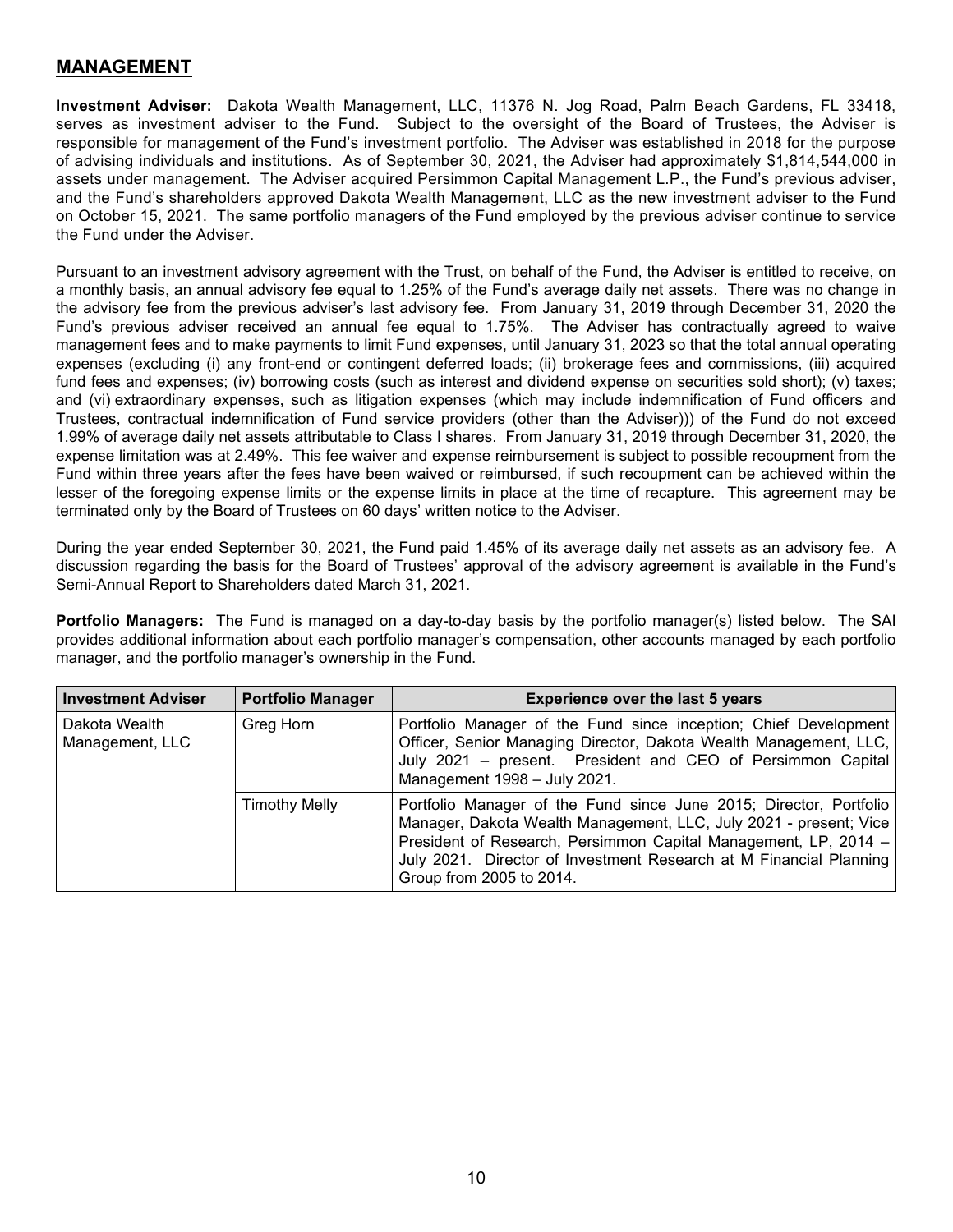## **HOW SHARES ARE PRICED**

Shares of the Fund are sold at NAV. The NAV of the Fund is determined at close of regular trading (normally 4:00 p.m. Eastern Time) on each day the New York Stock Exchange ("NYSE") is open for business. NAV is computed by determining, on a per class basis, the aggregate market value of all assets of the Fund, less its liabilities, divided by the total number of shares outstanding ((assets-liabilities)/number of shares = NAV). The NYSE is closed on weekends and New Year's Day, Martin Luther King, Jr. Day, Presidents' Day, Good Friday, Memorial Day, Juneteenth, Independence Day, Labor Day, Thanksgiving Day and Christmas Day. The NAV takes into account, on a per class basis, the expenses and fees of the Fund, including management, administration, and distribution fees, which are accrued daily. The determination of NAV for a share class for a particular day is applicable to all applications for the purchase of shares, as well as all requests for the redemption of shares, received by the Fund (or an authorized broker or agent, or its authorized designee) before the close of trading on the NYSE on that day.

Generally, the Fund's securities are valued each day at the last quoted sales price on each security's primary exchange. Securities traded or dealt in upon one or more securities exchanges (whether domestic or foreign) for which market quotations are readily available and not subject to restrictions against resale shall be valued at the last quoted sales price on the primary exchange or, in the absence of a sale on the primary exchange, at the mean between the current bid ask prices on such exchanges. Securities primarily traded in the National Association of Securities Dealers' Automated Quotation System ("NASDAQ") National Market System for which market quotations are readily available shall be valued using the NASDAQ Official Closing Price. Securities that are not traded or dealt in any securities exchange (whether domestic or foreign) and for which over-the-counter market quotations are readily available generally shall be valued at the last sale price or, in the absence of a sale, at the mean between the current bid and ask price on such over-the-counter market. Debt securities not traded on an exchange may be valued at prices supplied by a pricing agent(s) based on broker or dealer supplied valuations or matrix pricing, a method of valuing securities by reference to the value of other securities with similar characteristics, such as rating, interest rate and maturity.

If market quotations are not readily available, securities will be valued at their fair market value as determined using the "fair value" procedures approved by the Board of Trustees. Fair value pricing involves subjective judgments and it is possible that the fair value determined for a security may be materially different from the value that could be realized upon the sale of that security. The fair value prices can differ from market prices when they become available or when a price becomes available. The Board of Trustees has delegated execution of these procedures to a fair value committee composed of one or more officers from each of the (i) Trust, (ii) administrator, and (iii) Adviser. The committee may also enlist third party consultants such as an audit firm or financial officer of a security issuer on an as-needed basis to assist in determining a security-specific fair value. The Board of Trustees reviews and ratifies the execution of this process and the resultant fair value prices at least quarterly to assure the process produces reliable results.

The Fund may use independent pricing services to assist in calculating the value of the Fund's securities. In addition, market prices for foreign securities are not determined at the same time of day as the NAV for the Fund. Because the Fund may invest in underlying ETFs which hold portfolio securities primarily listed on foreign exchanges, and these exchanges may trade on weekends or other days when the underlying ETFs do not price their shares, the value of some of the Fund's portfolio securities may change on days when you may not be able to buy or sell Fund shares.

In computing the NAV, the Fund values foreign securities held by the Fund at the latest closing price on the exchange in which they are traded immediately prior to closing of the NYSE. Prices of foreign securities quoted in foreign currencies are translated into U.S. dollars at current rates. If events materially affecting the value of a security in the Fund's portfolio, particularly foreign securities, occur after the close of trading on a foreign market but before the Fund prices its shares, the security may be priced using alternative market prices provided by a pricing service. For example, if trading in a portfolio security is halted and does not resume before the Fund calculates its NAV, alternative market prices may be used to price the security. Without a fair value price, short-term traders could take advantage of the arbitrage opportunity and dilute the NAV of long-term investors. Fair valuation of the Fund's portfolio securities can serve to reduce arbitrage opportunities available to short-term traders, but there is no assurance that fair value pricing policies will prevent dilution of the Fund's NAV by short term traders. The determination of fair value involves subjective judgments. As a result, using fair value to price a security may result in a price materially different from the prices used by other mutual funds to determine NAV, or from the price that may be realized upon the actual sale of the security.

With respect to any portion of the Fund's assets that are invested in one or more open-end management investment companies registered under the Investment Company Act of 1940, as amended, the Fund's NAV is calculated based upon the NAVs of those open-end management investment companies, and the prospectuses for these companies explain the circumstances under which those companies will use fair value pricing and the effects of using fair value pricing.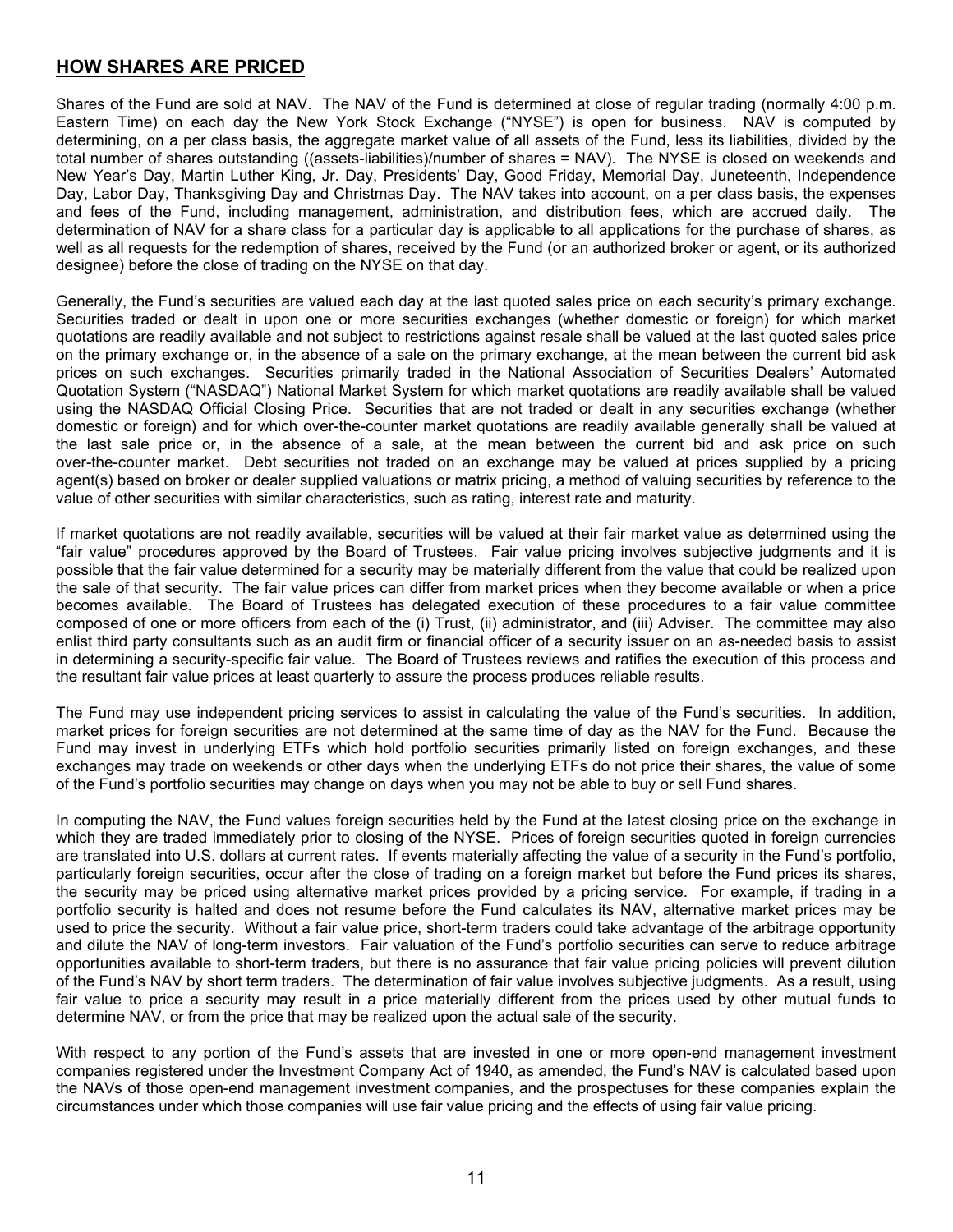## <span id="page-13-0"></span>**HOW TO PURCHASE SHARES**

Shares of the fund are offered at the public offering price, which is NAV per share. The Fund has a minimum initial investment requirement of \$100,000 and a minimum subsequent investment requirement of \$100. The Fund and the Adviser may each waive investment minimums at their individual discretion. You may purchase shares of the Fund by sending a completed application form to the following address:

> *via Regular Mail* **PERSIMMON LONG/SHORT FUND** c/o Ultimus Fund Solutions, LLC P.O. Box 541150 Omaha, Nebraska 68154

*or Overnight Mail* **PERSIMMON LONG/SHORT FUND** c/o Ultimus Fund Solutions, LLC 4221 North 203rd Street, Suite 100 Elkhorn, Nebraska 68022-3474

The USA PATRIOT Act requires financial institutions, including the Fund, to adopt certain policies and programs to prevent money-laundering activities, including procedures to verify the identity of customers opening new accounts. As requested on the application, you should supply your full name, date of birth, social security number and permanent street address. Mailing addresses containing a P.O. Box will not be accepted. This information will assist the Fund in verifying your identity. Until such verification is made, the Fund may temporarily limit additional share purchases. In addition, the Fund may limit additional share purchases or close an account if it is unable to verify a shareholder's identity. As required by law, the Fund may employ various procedures, such as comparing the information to fraud databases or requesting additional information or documentation from you, to ensure that the information supplied by you is correct.

*Purchase through Brokers:* You may invest in the Fund through brokers or agents who have entered into selling agreements with the Distributor (as identified below under the heading "Distributor"). The brokers and agents are authorized to receive purchase and redemption orders on behalf of the Fund. The Fund will be deemed to have received a purchase or redemption order when an authorized broker or its designee receives the order. The broker or agent may set their own initial and subsequent investment minimums. You may be charged a fee if you use a broker or agent to buy or redeem shares of the Fund. Finally, various servicing agents use procedures and impose restrictions that may be in addition to, or different from those applicable to investors purchasing shares directly from the Fund. You should carefully read the program materials provided to you by your servicing agent.

*Purchase by Wire:* If you wish to wire money to make an investment in the Fund, please call the Fund at 1-855-233-8300 for wiring instructions and to notify the Fund that a wire transfer is coming. Any commercial bank can transfer same-day funds via wire. The Fund will normally accept wired funds for investment on the day received if they are received by the Fund's designated bank before the close of regular trading on the NYSE. Your bank may charge you a fee for wiring same-day funds.

*Automated Clearing House (ACH) Purchase:* Current shareholders may purchase additional shares via Automated Clearing House ("ACH"). To have this option added to your account, please send a letter to the Fund requesting this option and supply a voided check for the bank account. Only bank accounts held at domestic institutions that are ACH members may be used for these transactions.

You may not use ACH transactions for your initial purchase of Fund shares. ACH purchases will be effective at the closing price per share on the business day after the order is placed. The Fund may alter, modify or terminate this purchase option at any time.

Shares purchased by ACH will not be available for redemption until the transactions have cleared. Shares purchased via ACH transfer may take up to 15 days to clear.

*Automatic Investment Plan:* You may participate in the Fund's Automatic Investment Plan, an investment plan that automatically moves money from your bank account and invests it in the Fund through the use of electronic funds transfers or automatic bank drafts. You may elect to make subsequent investments by transfers of a minimum of \$100 on specified days of each month into your established Fund account. Please contact the Fund at 1-855-233-8300 for more information about the Fund's Automatic Investment Plan.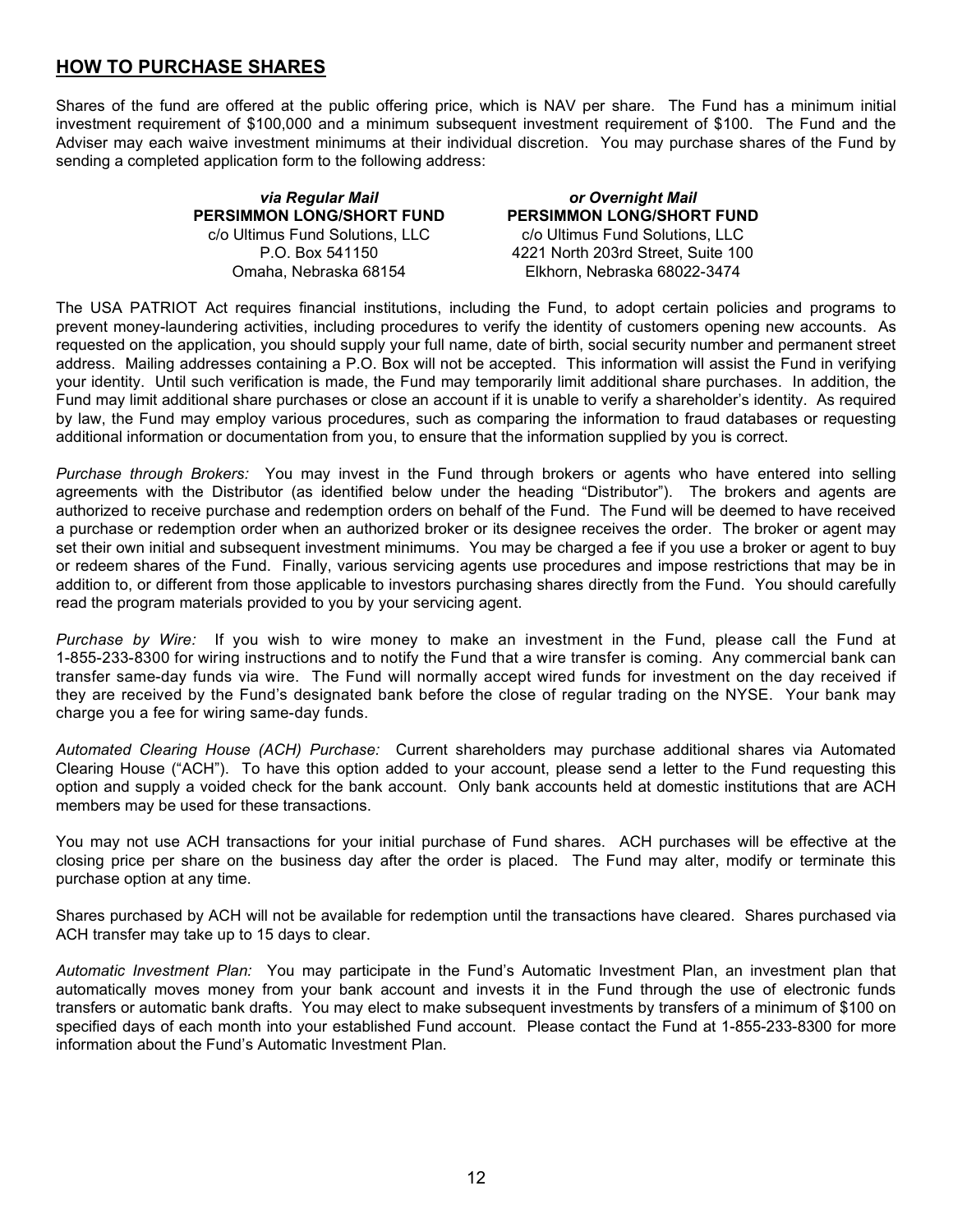The Fund, however, reserves the right, in its sole discretion, to reject any application to purchase shares. Applications will not be accepted unless they are accompanied by a check drawn on a U.S. bank, thrift institutions, or credit union in U.S. funds for the full amount of the shares to be purchased. After you open an account, you may purchase additional shares by sending a check together with written instructions stating the name(s) on the account and the account number, to the above address. Make all checks payable to "Persimmon Long/Short Fund." The Fund will not accept payment in cash, credit cards or third-party checks. Also, to prevent check fraud, the Fund will not accept U.S. Treasury checks, credit card checks or starter checks for the purchase of shares. Redemptions of shares of the Fund purchased by check may be subject to a hold period until the check has been cleared by the issuing bank. To avoid such holding periods, shares may be purchased through a broker or by wire, as described in this section.

*Note:* Ultimus Fund Solutions, LLC, the Fund's transfer agent, will charge a \$25 fee against a shareholder's account, in addition to any loss sustained by the Fund, for any check returned to the transfer agent for insufficient funds.

**When Order is Processed:** All shares will be purchased at the NAV per share (plus applicable sales charges, if any) next determined after the Fund receives your application or request in good order. All requests received in good order by the Fund before 4:00 p.m. (Eastern Time) will be processed on that same day. Requests received after 4:00 p.m. will be processed on the next business day.

> **Good Order:** When making a purchase request, make sure your request is in good order. "Good order" means your purchase request includes:

- the name of the Fund and share class;
- the dollar amount of shares to be purchased;
- a completed purchase application or investment stub; and
- check payable to the "Persimmon Long/Short Fund."

<span id="page-14-0"></span>**Retirement Plans:** You may purchase shares of the Fund for your individual retirement plans. Please call the Fund at 1-855-233-8300 for the most current listing and appropriate disclosure documentation on how to open a retirement account.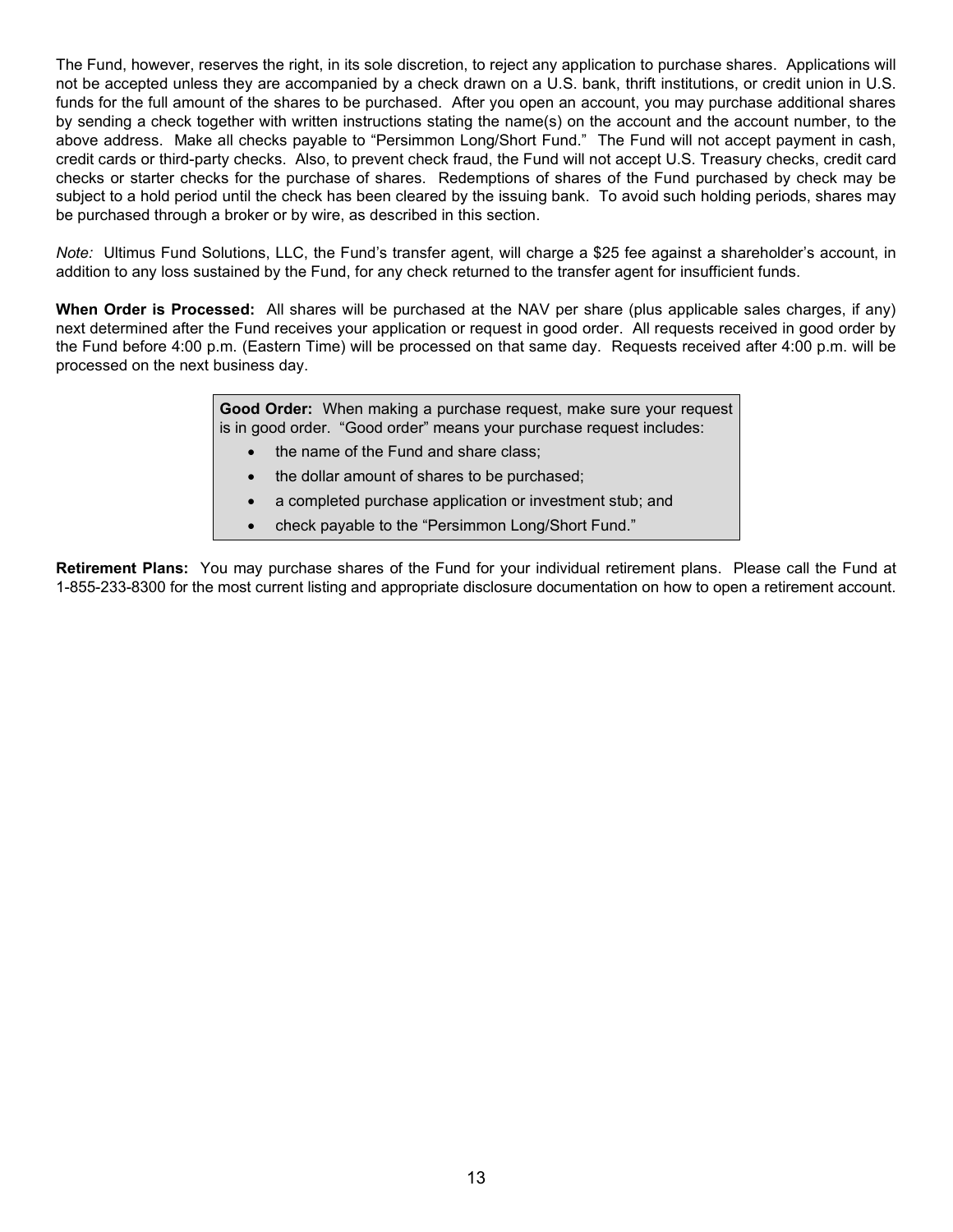## **HOW TO REDEEM SHARES**

**Redeeming Shares:** The Fund typically expects that it will take up to three business days following the receipt of your redemption request to pay out redemption proceeds by check or electronic transfer. The Fund typically expects to pay redemptions from cash, cash equivalents, proceeds from the sale of Fund shares, any lines of credit, and then from the sale of portfolio securities. These redemption payment methods will be used in regular and stressed market conditions. You may redeem all or any portion of the shares credited to your account by submitting a written request for redemption to:

> *via Regular Mail* **PERSIMMON LONG/SHORT FUND** c/o Ultimus Fund Solutions, LLC P.O. Box 541150 Omaha, Nebraska 68154

*or Overnight Mail* **PERSIMMON LONG/SHORT FUND** c/o Ultimus Fund Solutions, LLC 4221 North 203rd Street, Suite 100 Elkhorn, Nebraska 68022-3474

*Redemptions by Telephone:* The telephone redemption privilege is automatically available to all new accounts. If you do not want the telephone redemption privilege, you must indicate this in the appropriate area on your account application or you must write to the Fund and instruct it to remove this privilege from your account.

The proceeds will be sent by mail to the address designated on your account or wired directly to your existing account in a bank or brokerage firm in the United States as designated on your application. To redeem by telephone, call 1-855-233-8300. During periods of high market activity, you may encounter higher than usual wait times. Please allow sufficient time to ensure that you will be able to complete your telephone transaction prior to market close. Neither the Fund nor its Transfer Agent will be held liable if you are unable to place your trade due to high call volume.

The Fund reserves the right to suspend the telephone redemption privileges with respect to your account if the name(s) or the address on the account has been changed within the previous 30 days. Neither the Fund, the transfer agent, nor their respective affiliates will be liable for complying with telephone instructions they reasonably believe to be genuine or for any loss, damage, cost or expenses in acting on such telephone instructions and you will be required to bear the risk of any such loss. The Fund or the transfer agent, or both, will employ reasonable procedures to determine that telephone instructions are genuine. If the Fund and/or the transfer agent do not employ these procedures, they may be liable to you for losses due to unauthorized or fraudulent instructions. These procedures may include, among others, requiring forms of personal identification prior to acting upon telephone instructions, providing written confirmation of the transactions and/or tape recording telephone instructions.

*Redemptions through Broker:* If shares of the Fund are held by a broker-dealer, financial institution or other servicing agent, you must contact that servicing agent to redeem shares of the Fund. The servicing agent may charge a fee for this service.

*Redemptions by Wire:* You may request that your redemption proceeds be wired directly to your bank account. The Fund's transfer agent imposes a \$15 fee for each wire redemption and deducts the fee directly from your account. Your bank may also impose a fee for the incoming wire.

*Systematic Withdrawal Plan:* If your individual accounts, IRA or other qualified plan account have a current account value of at least \$10,000, you may participate in the Fund's Systematic Withdrawal Plan, an investment plan that automatically moves money to your bank account from the Fund through the use of electronic funds transfers. You may elect to make subsequent withdrawals by transfers of a minimum of \$100 on specified days of each month into your established bank account. Please contact the Fund at 1-855-233-8300 for more information about the Fund's Systematic Withdrawal Plan.

**Redemptions in Kind:** The Fund reserves the right to honor requests for redemption or repurchase orders by making payment in whole or in part in readily marketable securities ("redemption in kind") if the amount is greater than the lesser of \$250,000 or 1% of the Fund's assets. The securities will be chosen by the Fund and valued under the Fund's NAV procedures. A shareholder will be exposed to market risk until these securities are converted to cash and may incur transaction expenses in converting these securities to cash.

**When Redemptions are Sent:** Once the Fund receives your redemption request in "good order" as described below, it will issue a check based on the next determined NAV following your redemption request. If you purchase shares using a check and soon after request a redemption, your redemption proceeds, which are payable at the next determined NAV following the receipt your redemption request in "good order", as described below, will not be sent until the check used for your purchase has cleared your bank.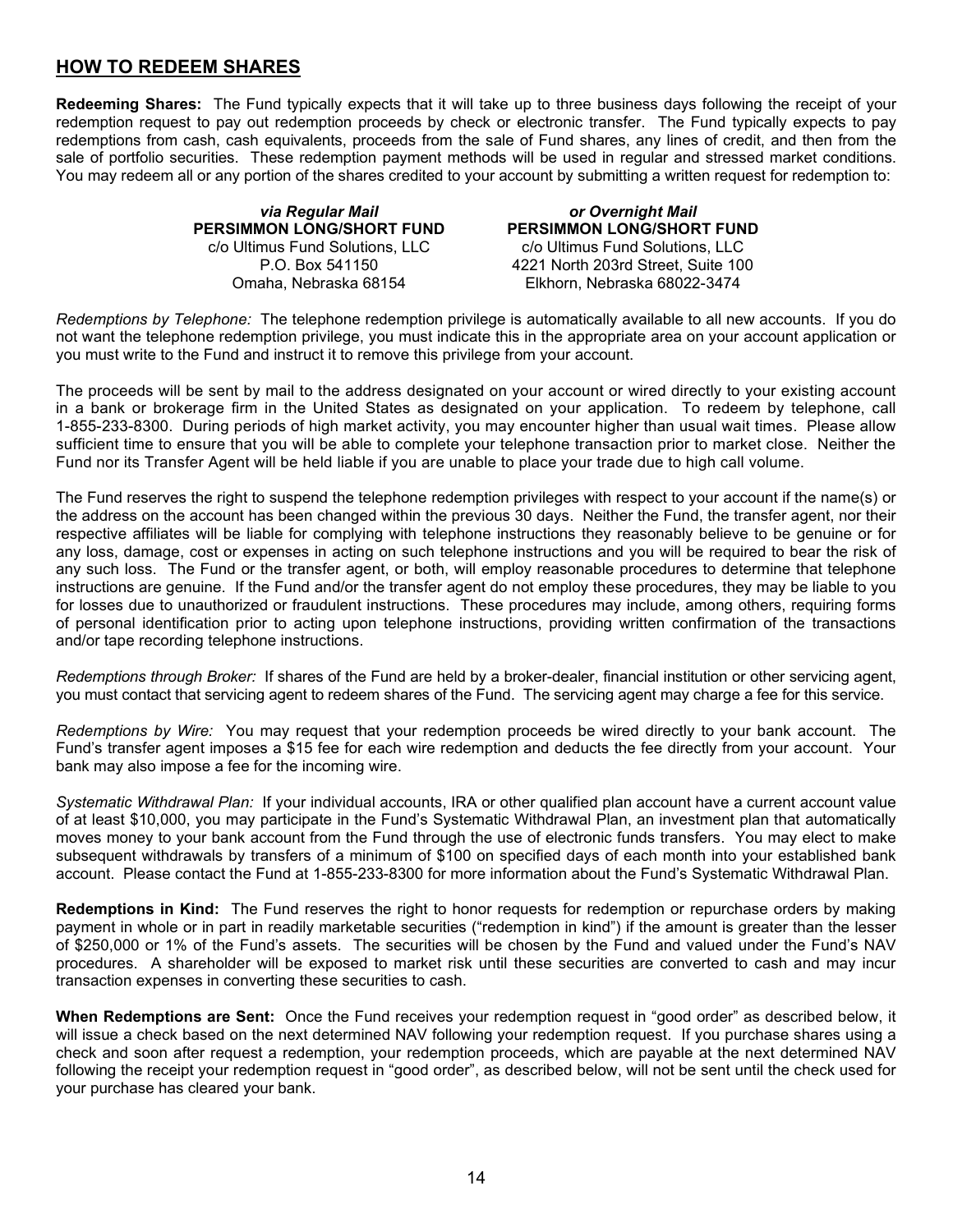Good Order: Your redemption request will be processed if it is in "good order." To be in good order, the following conditions must be satisfied:

- The request should be in writing, unless redeeming by telephone, indicating the number of shares or dollar amount to be redeemed;
- The request must identify your account number;
- The request should be signed by you and any other person listed on the account, exactly as the shares are registered; and
- If you request that the redemption proceeds be sent to a person, bank or an address other than that of record or paid to someone other than the record owner(s), or if the address was changed within the last 30 days, or if the proceeds of a requested redemption exceed \$50,000, the signature(s) on the request must be medallion signature guaranteed by an eligible signature guarantor.

**Redemption Fee:** The Fund will deduct a 1.00% redemption fee on your redemption amount if you sell your shares less than 60 days after purchase. Shares held longest will be treated as being redeemed first and shares held shortest as being redeemed last. Shares held for 60 days or more are not subject to the 1.00% fee. Redemption fees are paid to the Fund directly and are designed to offset costs associated with fluctuations in Fund asset levels and cash flow caused by short-term shareholder trading.

*Waivers of Redemption Fees:* The Fund has elected not to impose the redemption fee for:

- redemptions and exchanges of Fund shares acquired through the reinvestment of dividends and distributions;
- certain types of redemptions and exchanges of Fund shares owned through participant-directed retirement plans;
- redemptions or exchanges in discretionary asset allocation, fee based or wrap programs ("wrap programs") that are initiated by the sponsor/financial adviser as part of a periodic rebalancing;
- redemptions or exchanges in a fee based or wrap program that are made as a result of a full withdrawal from the wrap program or as part of a systematic withdrawal plan;
- involuntary redemptions, such as those resulting from a shareholder's failure to maintain a minimum investment in the Fund, or to pay shareholder fees; or
- other types of redemptions as the Adviser or the Trust may determine in special situations and approved by the Trust's or the Adviser's Chief Compliance Officer.

**When You Need Medallion Signature Guarantees:** If you wish to change the bank or brokerage account that you have designated on your account, you may do so at any time by writing to the Fund with your signature guaranteed. A medallion signature guarantee assures that a signature is genuine and protects you from unauthorized account transfers. You will need your signature guaranteed if:

- you request a redemption to be made payable to a person not on record with the Fund;
- you request that a redemption be mailed to an address other than that on record with the Fund;
- the proceeds of a requested redemption exceed \$50,000;
- any redemption is transmitted by federal wire transfer to a bank other than the bank of record; or
- your address was changed within 30 days of your redemption request.

Signatures may be guaranteed by any eligible guarantor institution (including banks, brokers and dealers, credit unions, national securities exchanges, registered securities associations, clearing agencies and savings associations). Further documentation will be required to change the designated account if shares are held by a corporation, fiduciary or other organization. *A notary public cannot guarantee signatures.* 

**Retirement Plans:** If you own an IRA or other retirement plan, you must indicate on your redemption request whether the Fund should withhold federal income tax. Unless you elect in your redemption request that you do not want to have federal tax withheld, the redemption will be subject to withholding.

**Low Balances:** If at any time your account balance in the Fund falls below \$250, the Fund may notify you that, unless the account is brought up to at least \$250 within 60 days of the notice, your account could be closed. After the notice period, the Fund may redeem all of your shares and close your account by sending you a check to the address of record. Your account will not be closed if the account balance drops below \$250 due to a decline in NAV.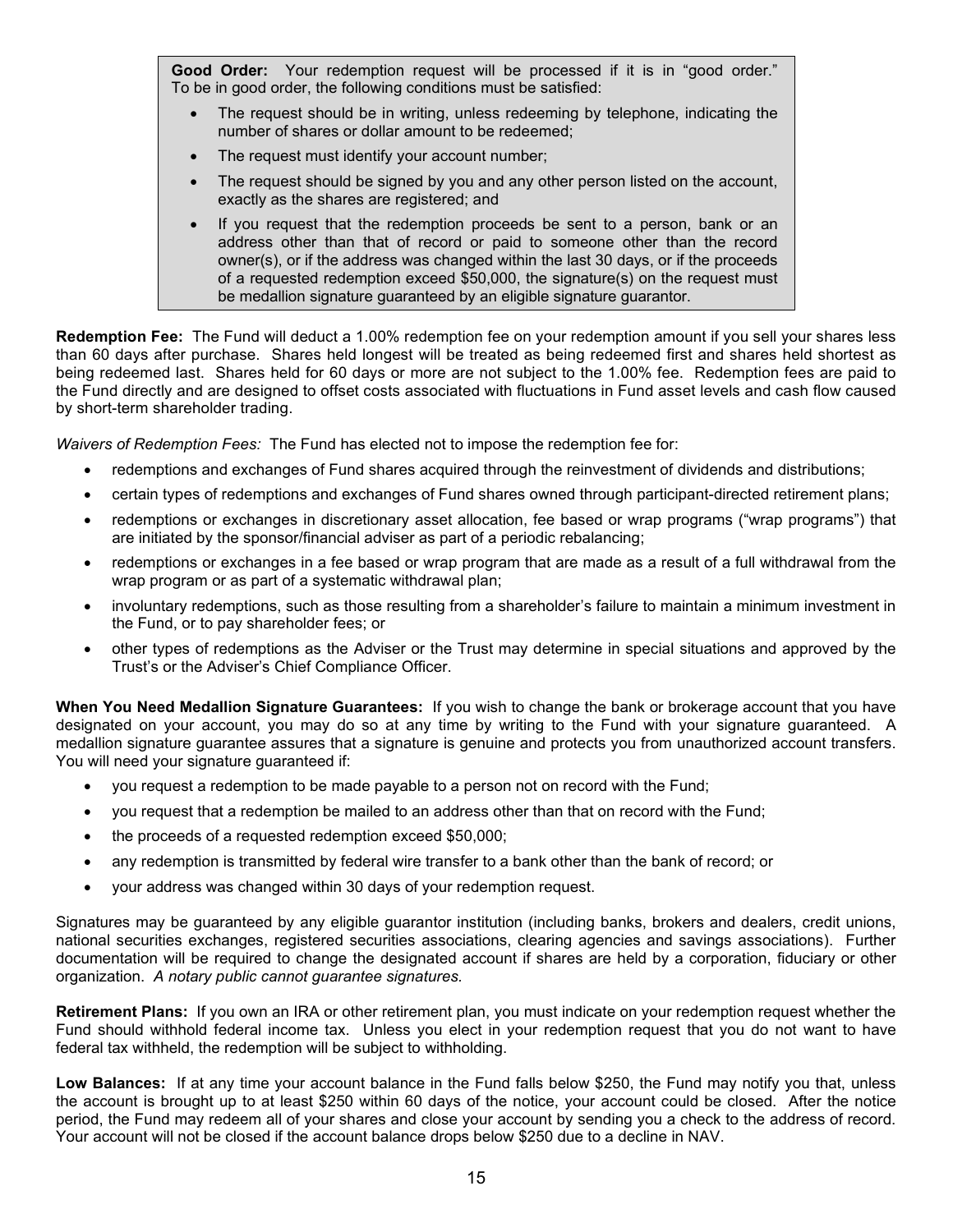## <span id="page-17-0"></span>**FREQUENT PURCHASES AND REDEMPTIONS OF FUND SHARES**

The Fund discourages and does not accommodate market timing. Frequent trading into and out of the Fund can harm all Fund shareholders by disrupting the Fund's investment strategies, increasing Fund expenses, decreasing tax efficiency and diluting the value of shares held by long-term shareholders. The Fund is designed for long-term investors and is not intended for market timing or other disruptive trading activities. Accordingly, the Board of Trustees has approved policies that seek to curb these disruptive activities while recognizing that shareholders may have a legitimate need to adjust their Fund investments as their financial needs or circumstances change. The Fund currently uses several methods to reduce the risk of market timing. These methods include, but are not limited to:

- Committing staff to review, on a continuing basis, recent trading activity in order to identify trading activity that may be contrary to the Fund's Market Timing Trading Policy; and
- Assessing a 1.00% redemption fee for shares sold less than 60 days after purchase; and
- Rejecting or limiting specific purchase requests; and
- Rejecting purchase requests from certain investors.

Though these methods involve judgments that are inherently subjective and involve some selectivity in their application, the Fund seeks to make judgments and applications that are consistent with the interests of the Fund's shareholders.

Based on the frequency of redemptions in your account, the Adviser or transfer agent may in its sole discretion determine that your trading activity is detrimental to the Fund as described in the Fund's Market Timing Trading Policy and elect to (i) reject or limit the amount, number, frequency or method for requesting future purchases into the Fund and/or (ii) reject or limit the amount, number, frequency or method for requesting future exchanges or redemptions out of the Fund.

The Fund reserves the right to reject or restrict purchase requests for any reason, particularly when the shareholder's trading activity suggests that the shareholder may be engaged in market timing or other disruptive trading activities. Neither the Fund nor the Adviser will be liable for any losses resulting from rejected purchase orders. The Adviser may also bar an investor who has violated these policies (and the investor's financial advisor) from opening new accounts with the Fund.

<span id="page-17-1"></span>Although the Fund attempts to limit disruptive trading activities, some investors use a variety of strategies to hide their identities and their trading practices. There can be no guarantee that the Fund will be able to identify or limit these activities. Omnibus account arrangements are common forms of holding shares of the Fund. While the Fund encourages financial intermediaries to apply the Fund's Market Timing Trading Policy to their customers who invest indirectly in the Fund, the Fund is limited in its ability to monitor the trading activity or enforce the Fund's Market Timing Trading Policy with respect to customers of financial intermediaries. For example, should it occur, the Fund may not be able to detect market timing that may be facilitated by financial intermediaries or made difficult to identify in the omnibus accounts used by those intermediaries for aggregated purchases, exchanges and redemptions on behalf of all their customers. More specifically, unless the financial intermediaries have the ability to apply the Fund's Market Timing Trading Policy to their customers through such methods as implementing short-term trading limitations or restrictions and monitoring trading activity for what might be market timing, the Fund may not be able to determine whether trading by customers of financial intermediaries is contrary to the Fund's Market Timing Trading Policy. Brokers maintaining omnibus accounts with the Fund have agreed to provide shareholder transaction information to the extent known to the broker to the Fund upon request. If the Fund or its transfer agent or shareholder servicing agent suspects there is market timing activity in the account, the Fund will seek full cooperation from the service provider maintaining the account to identify the underlying participant. At the request of the Adviser, the service providers may take immediate action to stop any further short-term trading by such participants.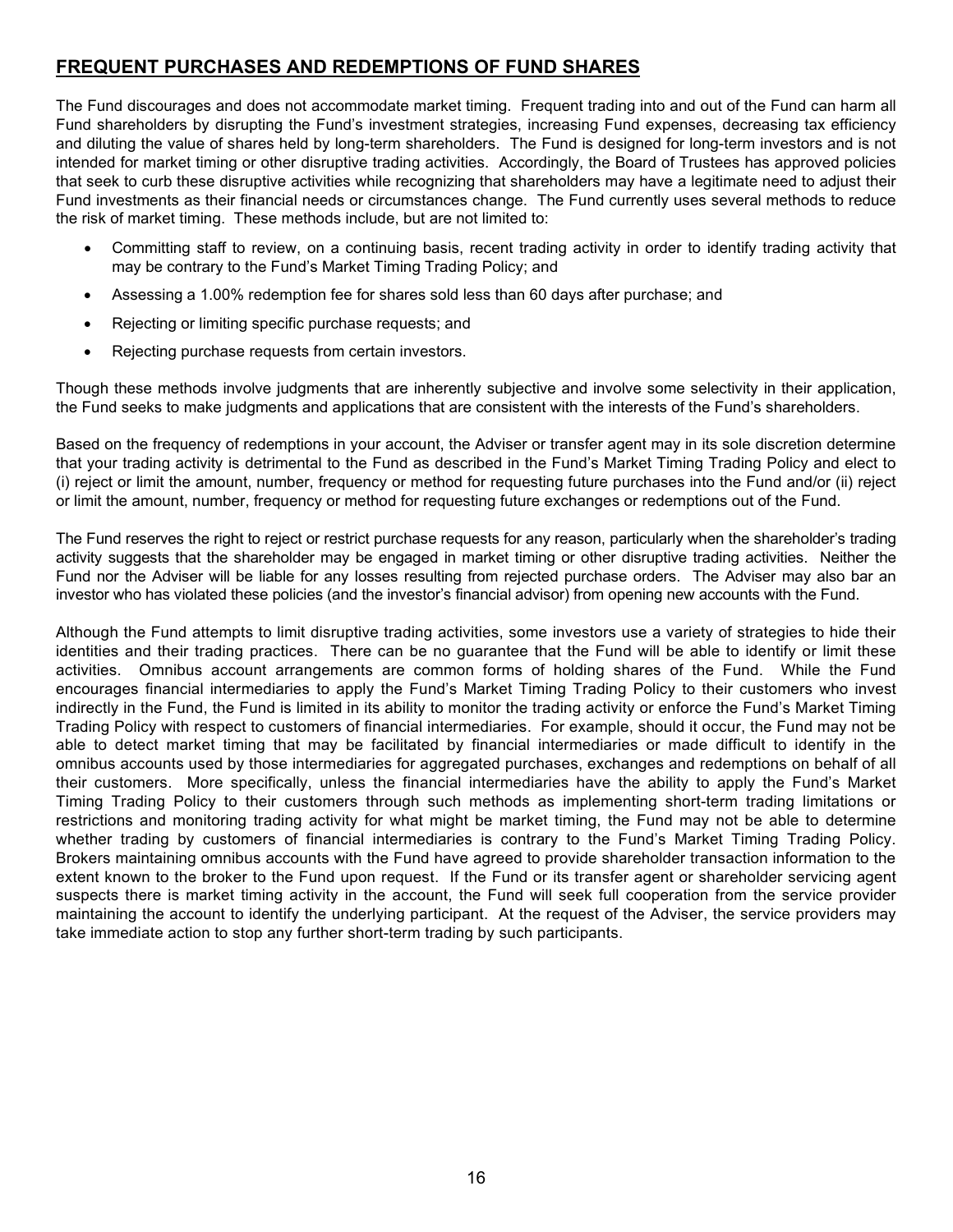## **TAX STATUS, DIVIDENDS AND DISTRIBUTIONS**

Any sale or exchange of the Fund's shares may generate tax liability (unless you are a tax-exempt investor or your investment is in a qualified retirement account). When you redeem your shares you may realize a taxable gain or loss. This is measured by the difference between the proceeds of the sale and the tax basis for the shares you sold. (To aid in computing your tax basis, you generally should retain your account statements for the period that you hold shares in the Fund.)

The Fund intends to distribute substantially all of its net investment income and net capital gains annually in December. Both distributions will be reinvested in shares of the Fund unless you elect to receive cash. Dividends from net investment income (including any excess of net short-term capital gain over net long-term capital loss) are taxable to investors as ordinary income, while distributions of net capital gain (the excess of net long-term capital gain over net short-term capital loss) are generally taxable as long-term capital gain, regardless of your holding period for the shares. Any dividends or capital gain distributions you receive from the Fund will normally be taxable to you when made, regardless of whether you reinvest dividends or capital gain distributions or receive them in cash. Certain dividends or distributions declared in October, November or December will be taxed to shareholders as if received in December if they are paid during the following January. Each year the Fund will inform you of the amount and type of your distributions. IRAs and other qualified retirement plans are exempt from federal income taxation until retirement proceeds are paid out to the participant.

Your redemptions, including exchanges, may result in a capital gain or loss for federal tax purposes. A capital gain or loss on your investment is the difference between the cost of your shares, including any sales charges, and the amount you receive when you sell them.

The Fund must report to the IRS and furnish to shareholders the cost basis information for shares purchased and sold. The Fund has chosen average cost as its standing (default) tax lot identification method for all shareholders, which means the Fund uses this method to determine which specific shares are deemed to be sold when there are multiple purchases on different dates at differing NAVs, and the entire position is not sold at one time. Shareholders may, however, choose a method other than the Fund's standing method at the time of their purchase or upon sale of covered shares. Shareholders should consult their tax advisors to determine the best IRS-accepted cost basis method for their tax situation and to obtain more information about how cost basis reporting applies to them. Shareholders also should carefully review the cost basis information provided to them by the Fund and make any additional basis, holding period or other adjustments that are required when reporting these amounts on their federal income tax returns.

On the account application, you will be asked to certify that your social security number or taxpayer identification number is correct and that you are not subject to backup withholding for failing to report income to the IRS. If you are subject to backup withholding or you did not certify your taxpayer identification number, the IRS requires the Fund to withhold a percentage of any dividend, redemption or exchange proceeds. The Fund reserves the right to reject any application that does not include a certified social security or taxpayer identification number. If you do not have a social security number, you should indicate on the purchase form that your application to obtain a number is pending. The Fund is required to withhold taxes if a number is not delivered to the Fund within seven days.

<span id="page-18-0"></span>This summary is not intended to be and should not be construed to be legal or tax advice. You should consult your own tax advisors to determine the tax consequences of owning the Fund's shares.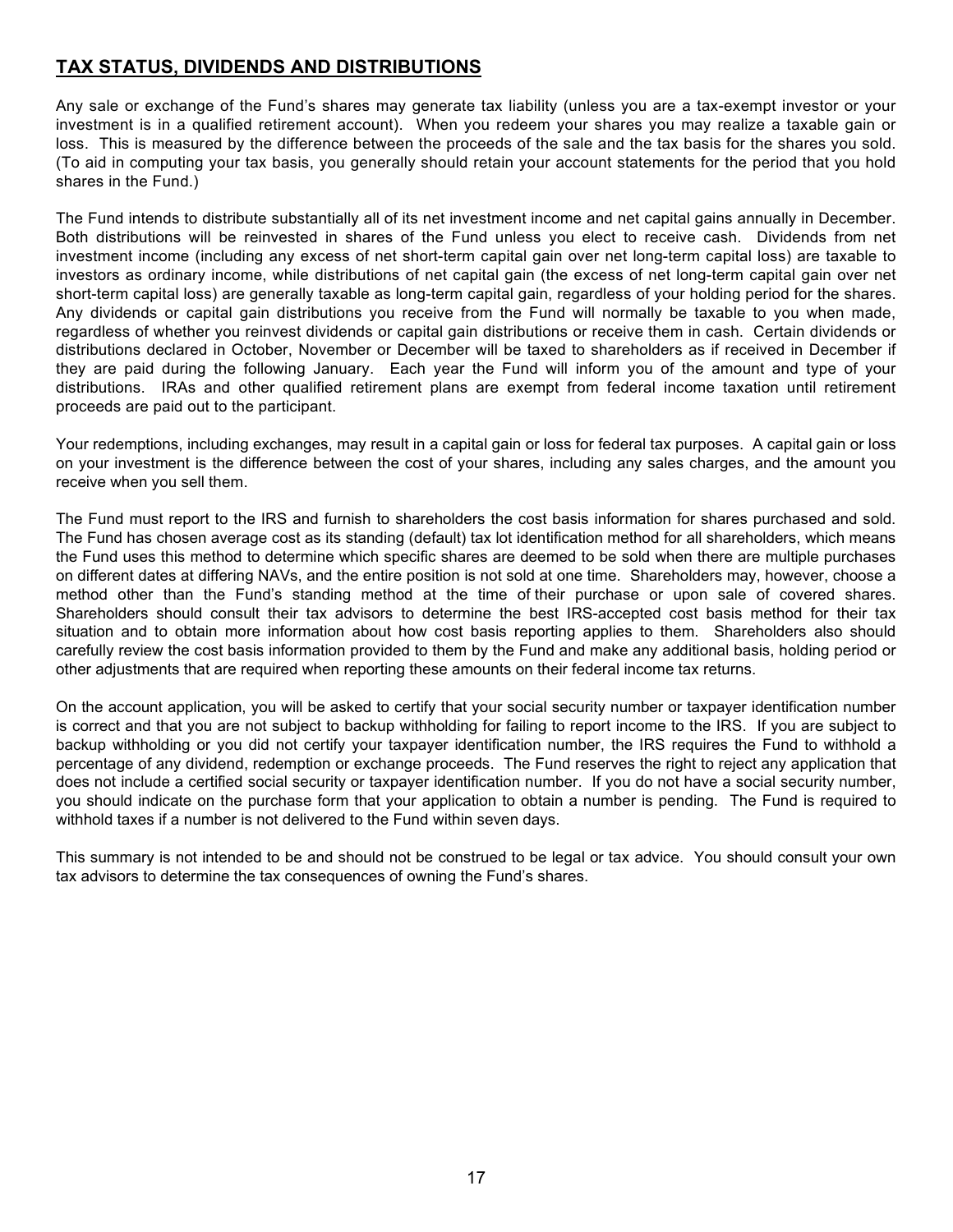## **DISTRIBUTION OF SHARES**

<span id="page-19-0"></span>**Distributor:** Northern Lights Distributors, LLC, 4221 North 203rd Street, Suite 100, Elkhorn, Nebraska 68022-3474, is the distributor for the shares of the Fund (the "Distributor"). Northern Lights Distributors, LLC is a registered broker-dealer and member of the Financial Industry Regulatory Authority, Inc. Shares of the Fund are offered on a continuous basis.

<span id="page-19-1"></span>**Additional Compensation to Financial Intermediaries:** The Distributor, its affiliates, and the Adviser and its affiliates may, at their own expense and out of their own assets including their legitimate profits from Fund-related activities, provide additional cash payments to financial intermediaries who sell shares of the Fund or assist in the marketing of the Fund. Financial intermediaries include brokers, financial planners, banks, insurance companies, retirement or 401(k) plan administrators and others. These payments may be in addition to the Rule 12b-1 fees and any sales charges that are disclosed elsewhere in this Prospectus. These payments are generally made to financial intermediaries that provide shareholder or administrative services, or marketing support. Marketing support may include access to sales meetings, sales representatives and financial intermediary management representatives, inclusion of the Fund on a sales list, including a preferred or select sales list, or other sales programs. These payments also may be made as an expense reimbursement in cases where the financial intermediary provides shareholder services to Fund shareholders. The Distributor may, from time to time, provide promotional incentives to certain investment firms. Such incentives may, at the Distributor's discretion, be limited to investment firms who allow their individual selling representatives to participate in such additional compensation.

<span id="page-19-2"></span>**Householding:** To reduce expenses, the Fund mails only one copy of a Prospectus and each annual and semi-annual report to those addresses shared by accounts that have elected to receive paper copies of these documents. If you wish to receive individual copies of these documents, please call the Fund at 1-855-233-8300 on days the Fund is open for business or contact your financial institution. The Fund will begin sending you individual copies thirty days after receiving your request.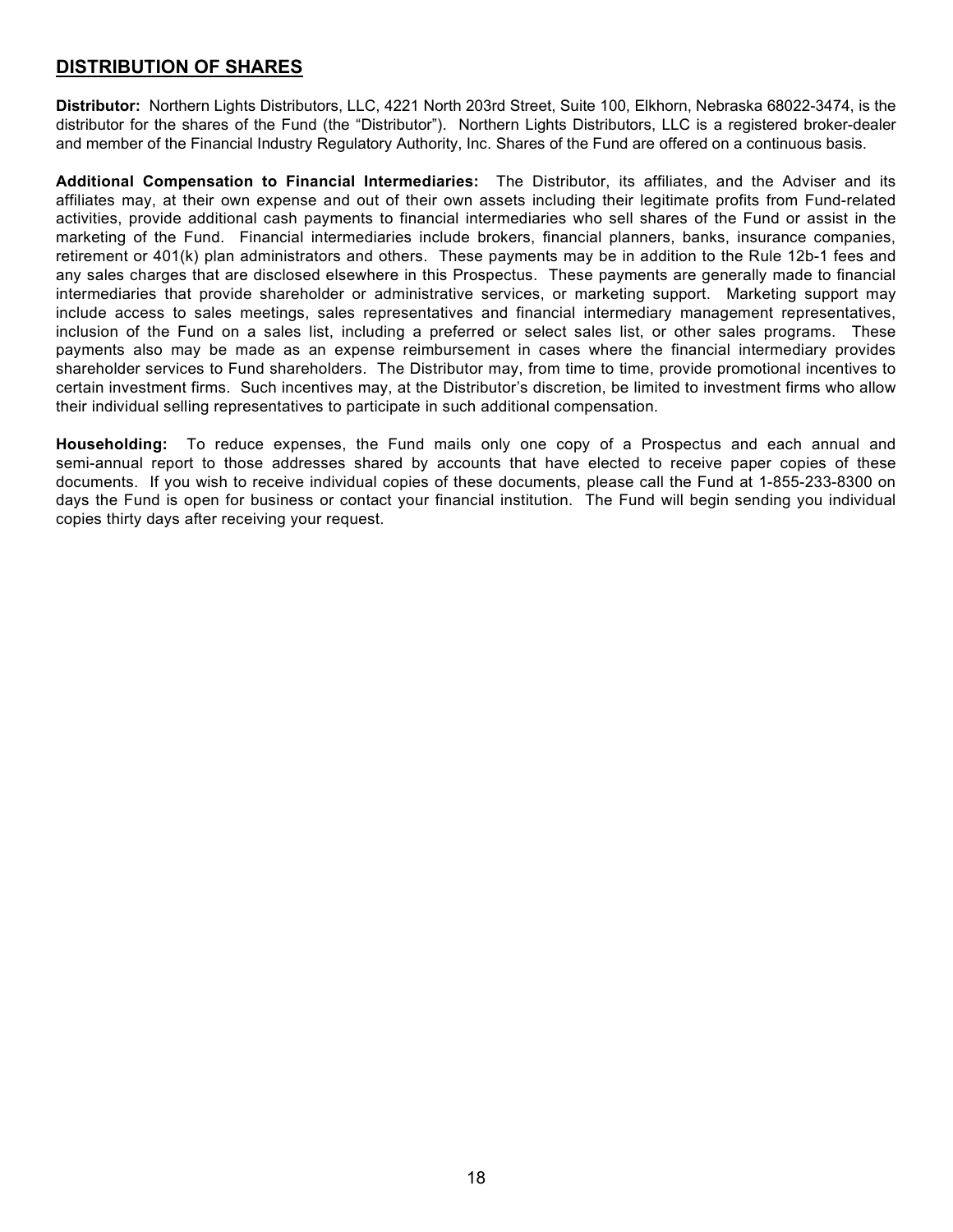## <span id="page-20-0"></span>**FINANCIAL HIGHLIGHTS**

The financial highlights table is intended to help you understand the Fund's financial performance for the past five years. Certain information reflects financial results for a single Fund share. The total returns in the table represent the rate that an investor would have earned (or lost) on an investment in the Fund (assuming reinvestment of all dividends and distributions). This information has been derived from the financial statements audited by RSM US LLP whose report, along with the Fund's financial statements which are incorporated by reference into the SAI, and are included in the Fund's September 30, 2021 Annual Report, which is available at no charge upon request.

#### **Per Share Data and Ratios for a Share of Beneficial Interest Outstanding Throughout Each Year**

| Class I                                                       |        |                                  |                               |                                         |                                                          |                                         |                                  |                                         |                                                          |
|---------------------------------------------------------------|--------|----------------------------------|-------------------------------|-----------------------------------------|----------------------------------------------------------|-----------------------------------------|----------------------------------|-----------------------------------------|----------------------------------------------------------|
|                                                               |        |                                  |                               |                                         |                                                          |                                         |                                  |                                         | Year Ended                                               |
|                                                               |        |                                  |                               |                                         |                                                          |                                         |                                  |                                         | September 30, 2017                                       |
|                                                               | 10.50  |                                  | 10.08                         |                                         | 11.18                                                    |                                         | 11.23                            |                                         | 10.41                                                    |
|                                                               |        |                                  |                               |                                         |                                                          |                                         |                                  |                                         |                                                          |
|                                                               | (0.08) |                                  | (0.10)                        |                                         | (0.13)                                                   |                                         | (0.31)                           |                                         | (0.28)                                                   |
|                                                               | 1.40   |                                  | 0.64                          |                                         | (0.63)                                                   |                                         | 0.93                             |                                         | 1.10                                                     |
|                                                               | 1.32   |                                  | 0.54                          |                                         | (0.76)                                                   |                                         | 0.62                             |                                         | 0.82                                                     |
|                                                               |        |                                  |                               |                                         |                                                          |                                         |                                  |                                         |                                                          |
|                                                               |        |                                  | (0.12)                        |                                         | (0.34)                                                   |                                         | (0.67)                           |                                         |                                                          |
|                                                               |        |                                  | (0.12)                        |                                         | (0.34)                                                   |                                         | (0.67)                           |                                         |                                                          |
|                                                               | 11.82  |                                  | 10.50                         |                                         | 10.08                                                    |                                         | 11.18                            |                                         | 11.23                                                    |
|                                                               |        |                                  |                               |                                         |                                                          |                                         |                                  |                                         | 7.88%                                                    |
|                                                               | 37,378 |                                  | 33,275                        |                                         | 28,549                                                   |                                         | 31,633                           |                                         | 23,079                                                   |
|                                                               | 2.07%  |                                  |                               |                                         | 2.85%                                                    |                                         |                                  |                                         | 4.17%                                                    |
|                                                               | 2.15%  |                                  |                               |                                         | 2.90%                                                    |                                         |                                  |                                         | 3.86%                                                    |
| Ratio of net investment loss to average net assets before fee |        |                                  |                               |                                         |                                                          |                                         |                                  |                                         | (2.97)%                                                  |
|                                                               | 6%     |                                  |                               |                                         | 326%                                                     |                                         |                                  |                                         | $(2.66)\%$<br>86%                                        |
|                                                               |        | Year Ended<br>September 30, 2021 | 12.57%#<br>(0.62)%<br>(0.70)% | <b>Year Ended</b><br>September 30, 2020 | 5.47%<br>2.44%<br>2.57%<br>$(0.85)\%$<br>(0.98)%<br>227% | <b>Year Ended</b><br>September 30, 2019 | (6.72)%<br>$(1.20)\%$<br>(1.24)% | <b>Year Ended</b><br>September 30, 2018 | 5.80%<br>3.88%<br>3.69%<br>$(2.96)\%$<br>(2.78)%<br>263% |

(1) Per share amounts calculated using the average shares method, which more appropriately presents the per share data for the year.

(2) Realized and unrealized gains (loss) per share in this caption are balancing amounts necessary to reconcile the change in net assets value per share for the period, and may not reconcile with aggregate gains and losses in Statement of Operations due to timing of share transactions during the year.

(3) Total returns shown exclude the effect of applicable sales charges and redemption fees and assumes reinvestment of all distributions, if any. Total returns would have been lower absent the fee waiver.

(4) Represents the ratio of expenses to average net assets absent fee waivers and/or fees recaptured by the advisor.

(5) Recognition of net investment loss by the Fund is affected by the timing of the declaration of dividends by the underlying investment companies in which the Fund invests.

| (6) Excluding interest expense and dividends on securities sold short, the following ratios would have been: |       |       |          |       |       |
|--------------------------------------------------------------------------------------------------------------|-------|-------|----------|-------|-------|
| Gross expenses to average net assets                                                                         | 2.01% | 2.36% | $2.53\%$ | 2.93% | 3.09% |
| Net expenses to average net assets                                                                           | 2.09% | 2.49% | $2.58\%$ | 2.75% | 2.78% |

(7) Ratio does not include the expenses of other investment companies in which the Fund invests.

# Includes adjustments in accordance with accounting principles generally accepted in the United States and, consequently, the net asset value for financial reporting purposes and the returns based upon those net asset values may differ from the net asset values and returns for shareholder transactions.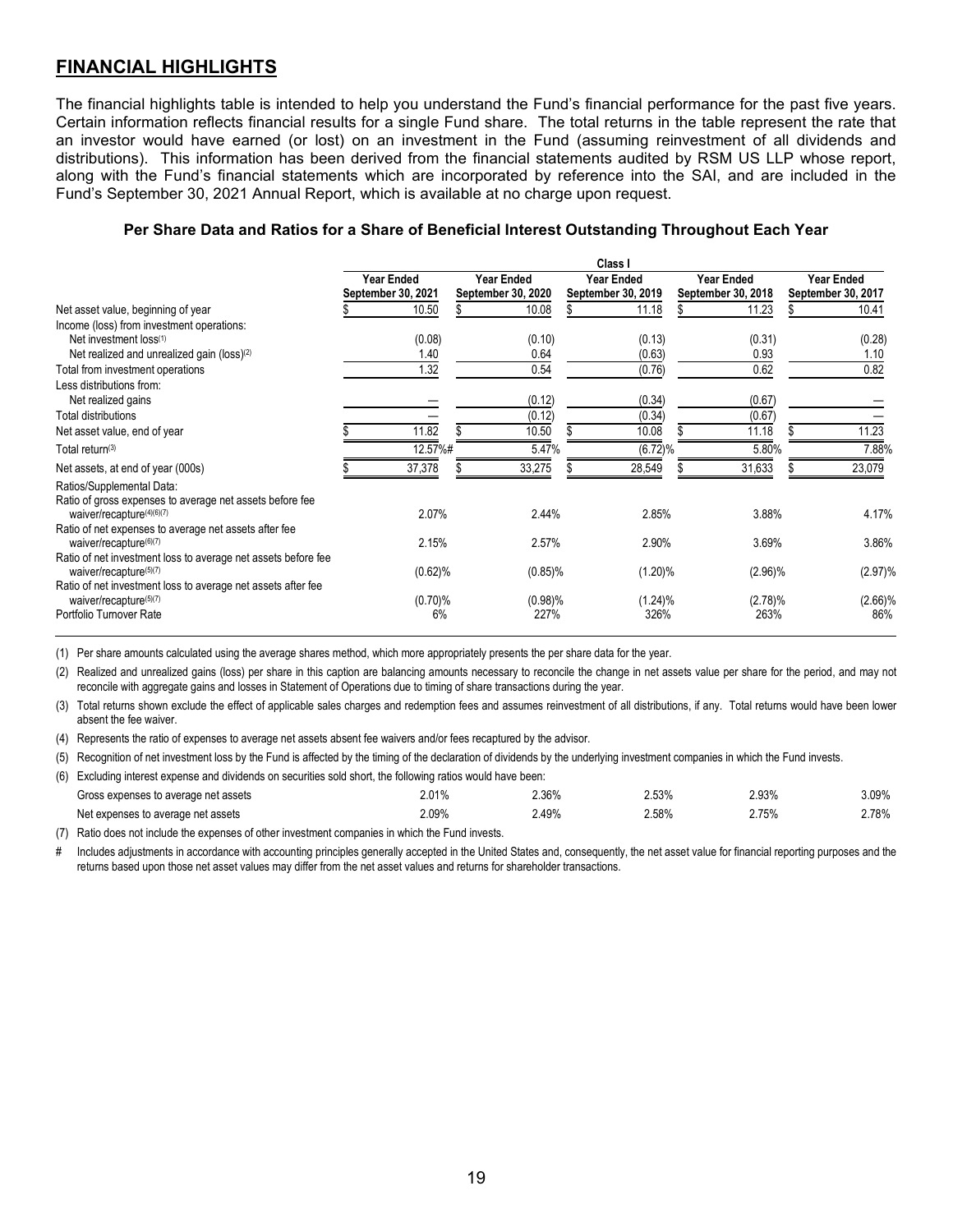## **PRIVACY NOTICE**

### <span id="page-21-0"></span>**FACTS WHAT DOES NORTHERN LIGHTS FUND TRUST III DO WITH YOUR PERSONAL INFORMATION?**

| Why? | Financial companies choose how they share your personal information. Federal law gives consumers the         |
|------|--------------------------------------------------------------------------------------------------------------|
|      | right to limit some but not all sharing. Federal law also requires us to tell you how we collect, share, and |
|      | protect your personal information. Please read this notice carefully to understand what we do.               |

| What? | This information can include:                                                                                                                               | The types of personal information we collect and share depend on the product or service you have with us.      |
|-------|-------------------------------------------------------------------------------------------------------------------------------------------------------------|----------------------------------------------------------------------------------------------------------------|
|       | Social Security number<br>Assets<br>٠<br><b>Retirement Assets</b><br>$\blacksquare$<br><b>Transaction History</b><br>٠<br>Checking Account Information<br>٠ | • Purchase History<br>• Account Balances<br>• Account Transactions<br>• Wire Transfer Instructions             |
|       |                                                                                                                                                             | When you are <i>no longer</i> our customer, we continue to share your information as described in this notice. |

| How? | All financial companies need to share customers' personal information to run their everyday business. In the |
|------|--------------------------------------------------------------------------------------------------------------|
|      | section below, we list the reasons financial companies can share their customers' personal information; the  |
|      | reasons Northern Lights Fund Trust III chooses to share; and whether you can limit this sharing.             |

| Reasons we can share your personal information                                                                                                                                              | <b>Does Northern Lights</b><br><b>Fund Trust III share?</b> | Can you limit<br>this sharing? |  |
|---------------------------------------------------------------------------------------------------------------------------------------------------------------------------------------------|-------------------------------------------------------------|--------------------------------|--|
| For our everyday business purposes -<br>such as to process your transactions, maintain your account(s),<br>respond to court orders and legal investigations, or report to<br>credit bureaus | Yes                                                         | N <sub>0</sub>                 |  |
| For our marketing purposes -<br>to offer our products and services to you                                                                                                                   | N <sub>0</sub>                                              | We don't share                 |  |
| For joint marketing with other financial companies                                                                                                                                          | N <sub>o</sub>                                              | We don't share                 |  |
| For our affiliates' everyday business purposes -<br>information about your transactions and experiences                                                                                     | N <sub>0</sub>                                              | We don't share                 |  |
| For our affiliates' everyday business purposes -<br>information about your creditworthiness                                                                                                 | N <sub>o</sub>                                              | We don't share                 |  |
| For nonaffiliates to market to you                                                                                                                                                          | N <sub>0</sub>                                              | We don't share                 |  |

| Questions? | $ Call (631) 490-4300$ |
|------------|------------------------|
|------------|------------------------|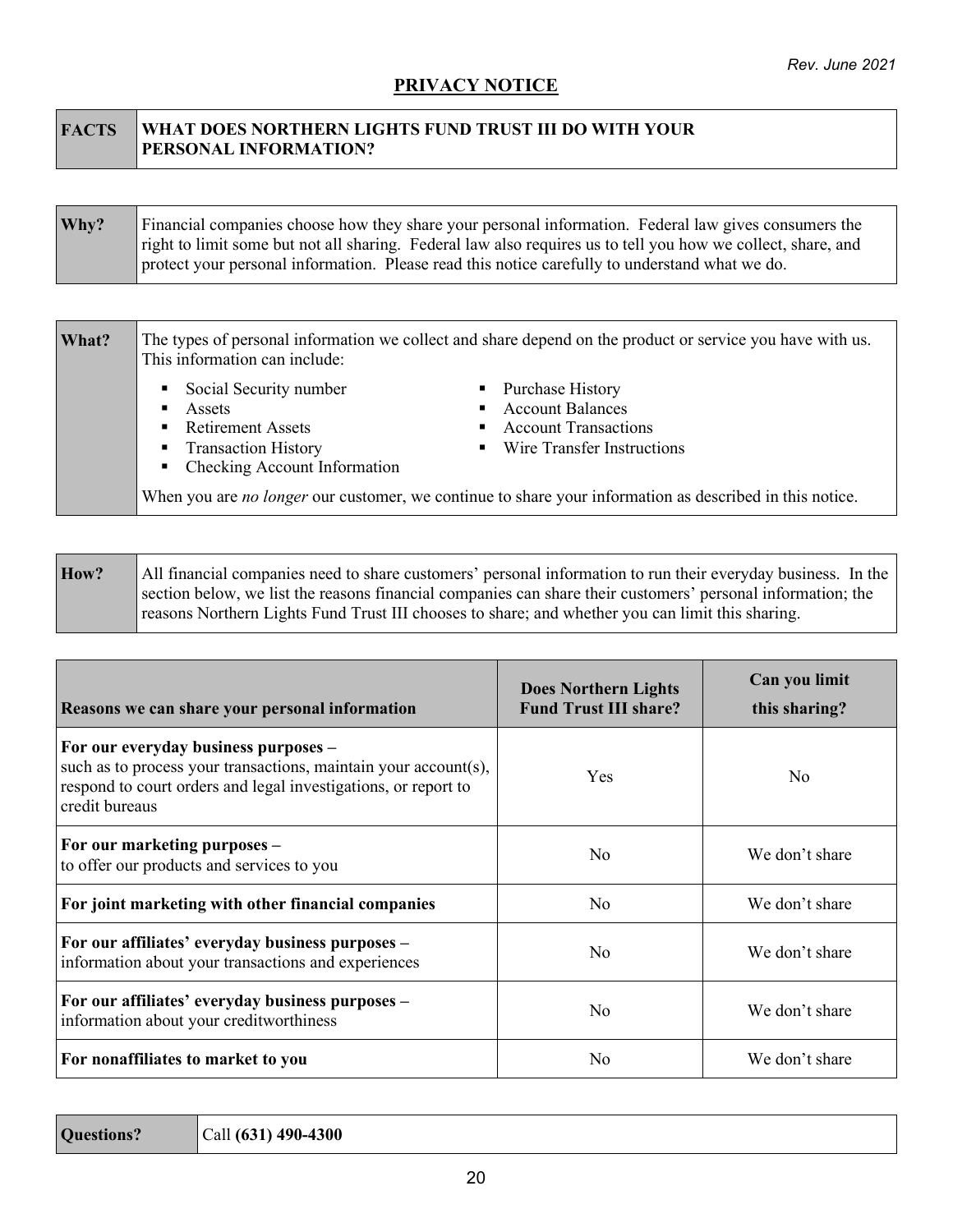| Who we are                                                                                   |                                                                                                                                                                                                                                                                                                                                                                                                                                           |  |  |  |  |
|----------------------------------------------------------------------------------------------|-------------------------------------------------------------------------------------------------------------------------------------------------------------------------------------------------------------------------------------------------------------------------------------------------------------------------------------------------------------------------------------------------------------------------------------------|--|--|--|--|
| Who is providing<br>this notice?                                                             | Northern Lights Fund Trust III                                                                                                                                                                                                                                                                                                                                                                                                            |  |  |  |  |
| What we do                                                                                   |                                                                                                                                                                                                                                                                                                                                                                                                                                           |  |  |  |  |
| <b>How does Northern Lights</b><br><b>Fund Trust III protect my</b><br>personal information? | To protect your personal information from unauthorized access and use, we use security<br>measures that comply with federal law. These measures include computer safeguards<br>and secured files and buildings.<br>Our service providers are held accountable for adhering to strict policies and procedures                                                                                                                              |  |  |  |  |
|                                                                                              | to prevent any misuse of your nonpublic personal information.                                                                                                                                                                                                                                                                                                                                                                             |  |  |  |  |
| <b>How does Northern Lights</b><br><b>Fund Trust III collect my</b><br>personal information? | We collect your personal information, for example, when you<br>Open an account<br>Provide account information<br>Give us your contact information<br>٠<br>Make deposits or withdrawals from your account<br>Make a wire transfer<br>Tell us where to send the money<br>Tells us who receives the money<br>Show your government-issued ID<br>Show your driver's license<br>We also collect your personal information from other companies. |  |  |  |  |
| Why can't I limit<br>all sharing?                                                            | Federal law gives you the right to limit only<br>Sharing for affiliates' everyday business purposes - information about your<br>creditworthiness<br>Affiliates from using your information to market to you<br>٠<br>Sharing for nonaffiliates to market to you<br>State laws and individual companies may give you additional rights to limit sharing.                                                                                    |  |  |  |  |
| <b>Definitions</b>                                                                           |                                                                                                                                                                                                                                                                                                                                                                                                                                           |  |  |  |  |
| <b>Affiliates</b>                                                                            | Companies related by common ownership or control. They can be financial and<br>nonfinancial companies.<br>Northern Lights Fund Trust III does not share with our affiliates.                                                                                                                                                                                                                                                              |  |  |  |  |
| <b>Nonaffiliates</b>                                                                         | Companies not related by common ownership or control. They can be financial and<br>nonfinancial companies<br>Northern Lights Fund Trust III does not share with nonaffiliates so they can<br>market to you.                                                                                                                                                                                                                               |  |  |  |  |
| <b>Joint marketing</b>                                                                       | A formal agreement between nonaffiliated financial companies that together market<br>financial products or services to you.<br>Northern Lights Fund Trust III doesn't jointly market.                                                                                                                                                                                                                                                     |  |  |  |  |